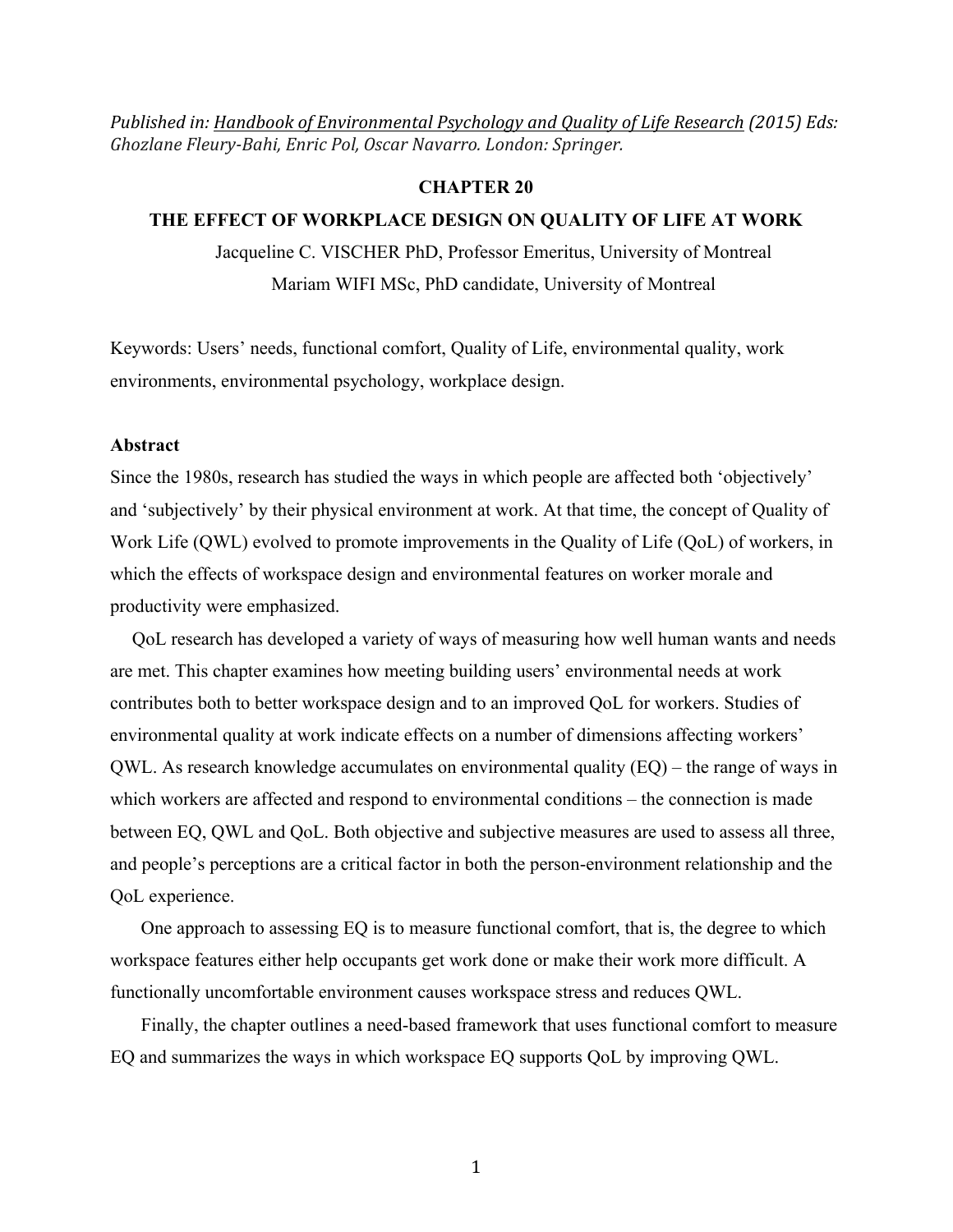#### **Why Quality Matters**

This chapter argues that people's Quality of Life (QoL) is directly affected by their quality of work life (QWL), which is in turn influenced by the quality of the work environment. First, we explore some definitions of these terms and demonstrate how environmental psychology plays a key role in both QWL and QoL. Then, we outline a model that combines several well-established theories of the relationship between workers and their physical environment in order to show how the quality of workspace as perceived by users, contributes to and predicts their QWL, and consequently their QoL. In conclusion, we offer an approach to collecting empirical data from workers that can be used to diagnose the quality of the physical work environment. The results of data analysis can be applied to the 'treatment' of environmental problems and barriers so as to improve users' experience and make them more effective at work, as well as more satisfied with their QWL.

The concept of Quality of Life (QoL) has been defined as "the degree to which the experience of an individual's life satisfies that individual's wants and needs (both physical and psychological)" (Rice 1984). The World Health Organization defines QoL as the "individual's perception of their position in life in the context of the culture and value system in which they live and in relation to their goals, expectations, standards and concerns" (WHO 1994). Several definitions of QoL in this volume make reference to the natural environment (see Chapters 8 and 10), and some consider the larger scale of urban and cultural environments (see Chapters 12 and 27). In this chapter, we apply QoL concepts to environments for work.

Evidence suggests that measured QoL outcomes are both predictors of and result from QoL: "Happiness and a feeling of well-being will also result from QoL. When one rates his or her life as having quality, one will concurrently have a sense of self-esteem and pride regarding his or her life. It must be noted that a confounding scenario seems to be apparent with each of these consequences of quality of life in that each can contribute to, as well as result from quality of life" (Meeberg 1993). The ideological importance of Quality of Life is that it promotes the idea of supporting people to live in ways that are best for them in the environments they occupy. Individual assessment of QoL varies according to perceptions, personal needs, individual differences, preferences, culture and expectations. Lack of quality, however, may be perceived in more uniform ways.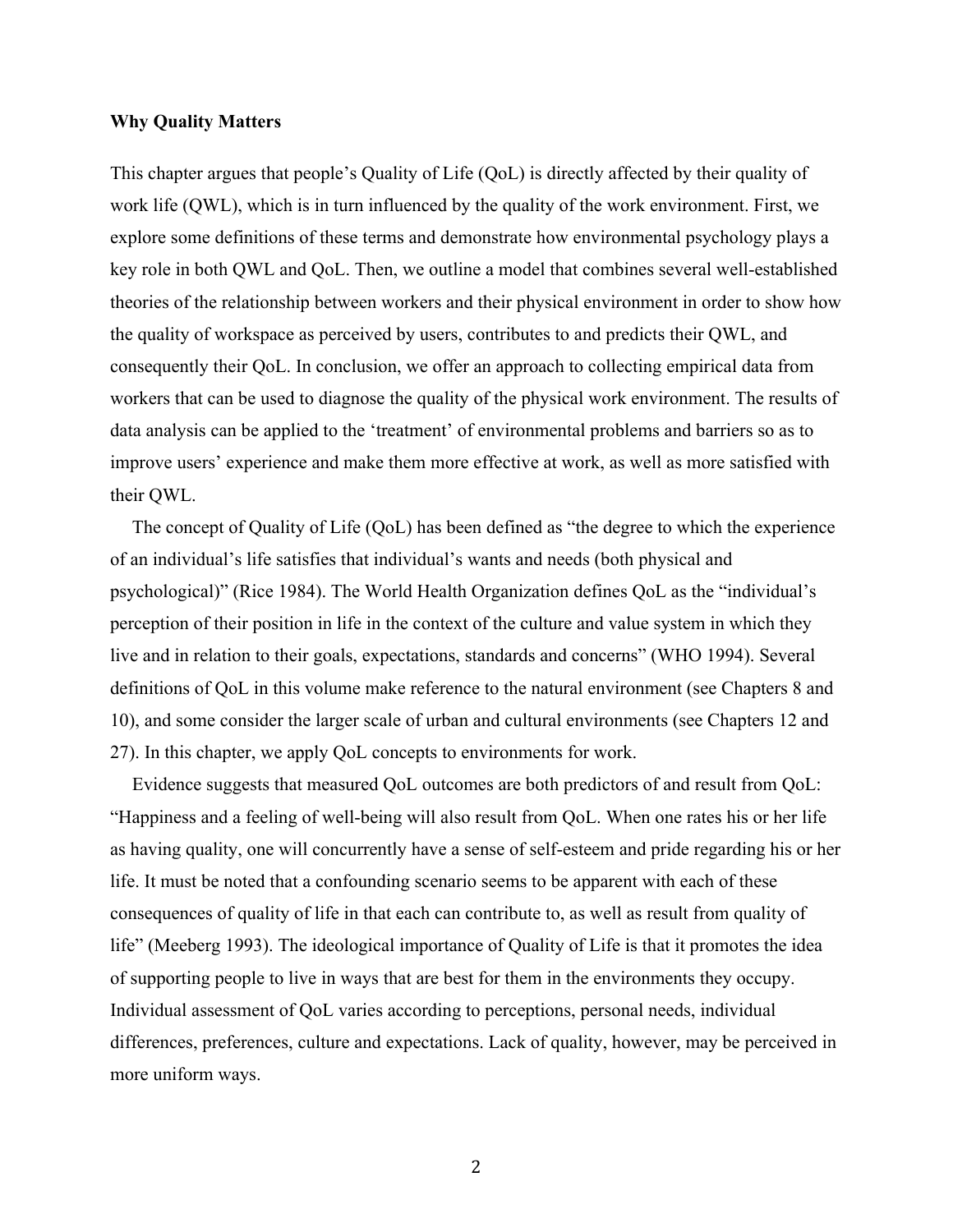Quality of life is a holistic concept composed of the cumulative contributions of a range of different life domains such as work, family, housing, neighborhood, religion, and social networks (Rice et al. 1985). The quality of each life domain can be assessed separately and will vary according to activity, place, social role and human relations as well as cultural values and individual expectations. Perceived quality of life results from an infinite number of cumulative life experiences; the degree to which people's wants and needs are satisfied in each domain determines the distribution of their QoL (Rice 1984).

One domain of life experience is the built environment that people occupy and the series of interior and exterior environments in which they behave, interact, perform activities and react. In western cultures, it is estimated that people spend 90% of their time indoors and, consequently, "Beyond their biological effects, [places] make us feel uncomfortable and ill-at-ease, energetic and stimulated or relaxed and at peace…They can work so deeply into our being that they affect our state of health" (Day 2002). The field of environmental psychology has spent many decades studying the effects of various types of built and natural environments on occupants – on their health, comfort, safety, attachment, behavior and attitudes. By showing the degree to which people are affected by the environment, the quality of each environment can be said to have a direct impact on people's QoL.

Notions of QoL depend largely on an understanding of human needs. Much environmental psychology research examines how aspects of their physical environment succeed or fail to meet people's needs. Human needs have been classified in many different ways, beginning with Maslow's (1954) hierarchy. The categories in this hierarchy form a pyramid ranging from that which is most basic to survival to the less basic but nonetheless essential; they include physiological needs, safety, esteem, love, and self-actualization. The more people's needs are met, the better their QoL. The debate on needs also applies to the physical environment and how the environment affects human behavior, using a similar premise: the more a specific built environment meets the needs of its occupants, the more effective or successful it is considered to  $be.$ <sup>1</sup>

 $1$  It should be noted that the needs model has been criticized on the grounds that it is premised on the human user as a passive recipient of environmental stimuli, rather than on the human user as an active agent with a reciprocal effect on his/her environment (Vischer, 1985).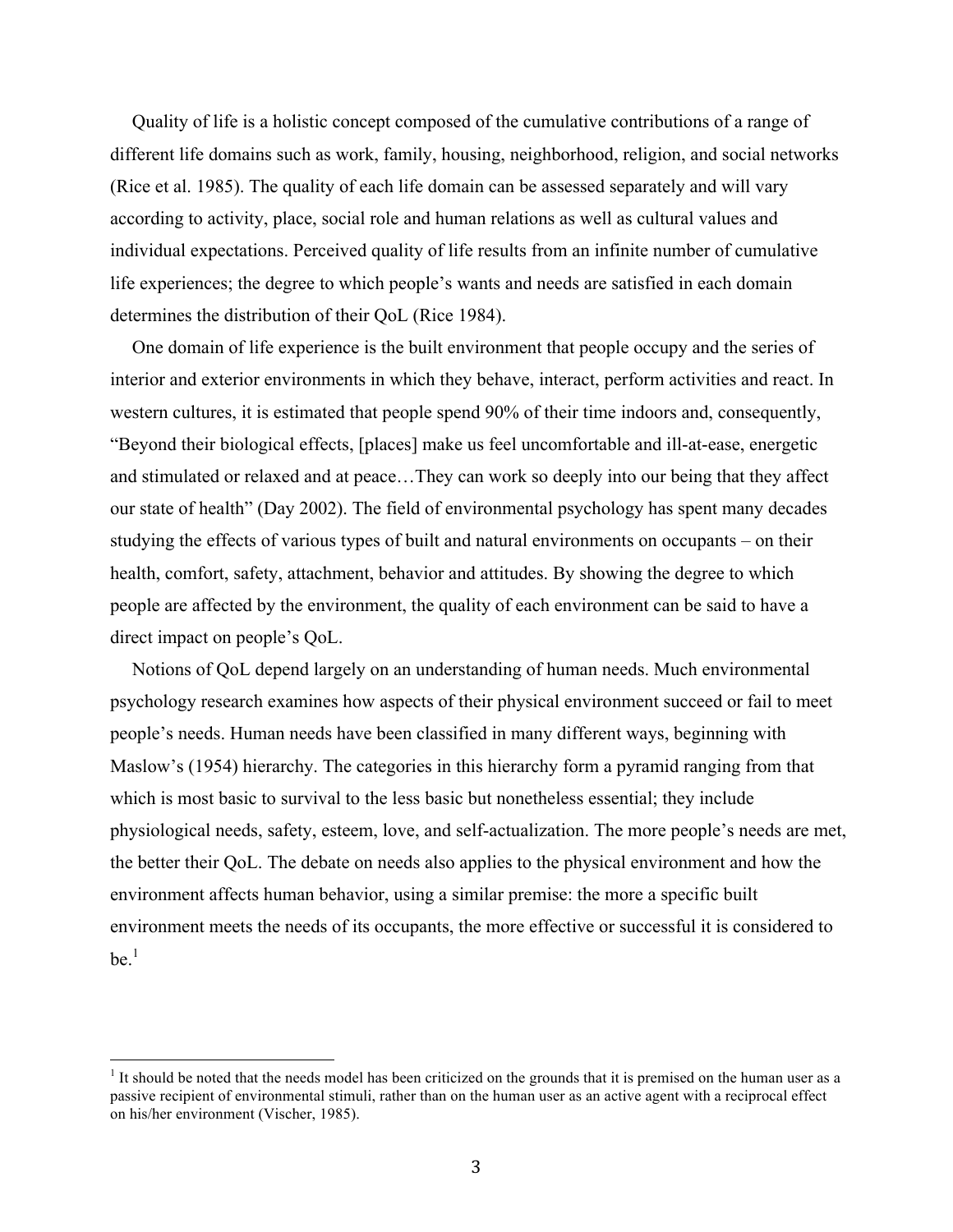#### **Quality of Work Life**

"Quality of Work Life is that part of overall quality of life that is influenced by work. It is more than just job satisfaction or work happiness, but the widest context in which an employee would evaluate their work environment" (Varghese and Jayan 2013). QWL is a sub-category of QoL research that has been studied independently since the late 1970s (Davis and Cherns 1975; Hackman and Suttle 1977; Lawler 1982). For QoL researchers, "Efforts to improve the quality of work life of employees may also affect their sense of quality of life" (Elizur and Shye 1990). As with QoL, people's QWL is affected by their work-related goals, desires, expectations and needs, and how well these are fulfilled. The concept of QWL developed from a concern for the negative impacts of work on employees' health and well-being, and the urge to improve the quality of the work domain by making changes in the design and conditions of work.

Quality of Work Life is a dynamic multidimensional construct focusing on worker well-being. It is concerned with workers' productivity, yet also addresses their emotional need to feel satisfied with their experience of work. However, QWL is not the same as job satisfaction (Lawler 1982). QWL is a philosophy or a set of principles based on a view of employees as the most important and meaningful resource in the organization, who should be treated with dignity and respect (Straw and Heckscher 1984). QWL combines factors related to the job itself, such as job satisfaction, salary, and relationships with colleagues, with intangibles, such as overall life satisfaction and feelings of well-being (Danna and Griffin 1999). The eight factors that affect workers' QWL are fair compensation, health and safety, self-development, growth and security, social integration, constitutionalism, life space and social relevance (Walton 1991). A model of needs in the work domain includes job requirements, work environment, supervisory behavior, ancillary programs, and organizational commitment. Work domain needs can be fulfilled through resources, activities, and outcomes resulting from participation in the workplace (Sirgy et al. 2001). Later, the physical workspace was added to QWL as a factor affecting job satisfaction and productivity (Cummings and Worley 2005).

Space-related needs in the work environment have been identified by concepts such as Preiser's (1983) habitability framework and Vischer's (1989; 1996; 2005) functional comfort pyramid according to which different workspace qualities can be ranked. Functional comfort is discussed later in this chapter; it is based on the habitability framework, which connects buildings and settings with users, and occupants' needs with the work environment. Habitability is a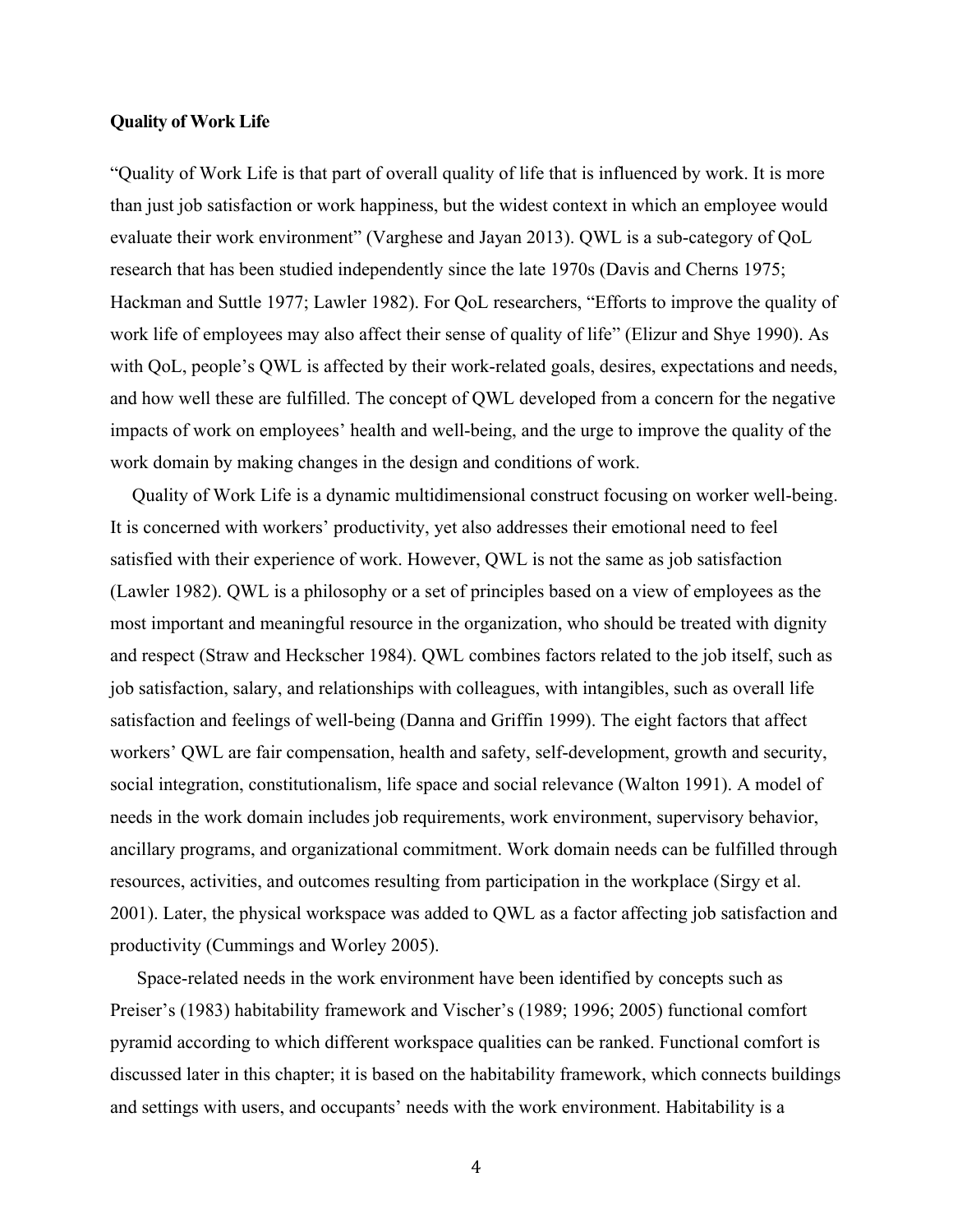relative concept that may differ from one culture to another: "Habitability defines the degree of fit between individuals or groups and their environment, both natural and man-made, in terms of an ecologically sound and humane, built environment" (Preiser op.cit.). Habitability requires that the physical environment meet three categories of users' needs: health and safety, functional and task performance, and psychological comfort. Improving habitability through a better fit between the occupant and the workspace means a better quality work environment and improved QWL. As QWL is considered a key factor in the sustainability and viability of organizations, finding ways of improving employees' QWL is an investment in human capital and in the viability of the organization (Sheel et al. 2012). Aspects of the work environment that have been found to affect QWL include the job or task, physical conditions, such as the building design, materials and technology, as well as economic and social aspects, such as administrative policies and the worklife relationship (Cunningham and Eberle 1990; Elizur and Shye 1990).

A poor QWL often means increased stress at work. Workers in North America spend at least fifty per cent of their indoor time in the workplace, and ways of reducing stress is a concern shared by managers, designers, environment-behavior researchers and environmental psychologists (Bagnara et al. 2001). The term "workspace stress" has been coined to distinguish the stress caused by functionally uncomfortable (unsupportive) workspace (Vischer 2007). Higher levels of stress at work are related to increased insomnia, anxiety, depression, job dissatisfaction, decreased organizational commitment, reduced job performance, and absenteeism (Woo and Postolache 2008). Studies indicate that workspace stress levels can be reduced by according more environmental control to occupants (Csikszentmihalyi 1990; Karasek and Theorell 1990; Kaplan 1983, Walton 1980; Lawler 1975). Environmental control can take mechanical and instrumental forms, such as light switches, furniture adjustments, and thermostats, or social-psychological forms, such as access to information about workspace decisions and participation in workspace design and planning. Offering occupants greater environmental control is known as environmental empowerment and contributes to employee well-being (Vischer 2005; Vischer and Malkoski 2015).

There is significant evidence that workers waste time and energy coping with poorly designed workspace, which reduces the time and energy they invest in work (Vischer 2008). In addition to the negative impact of absenteeism, due to illnesses such as respiratory infections, eye strain, and back and neck pains, the stress of functioning in an unsupportive or adverse physical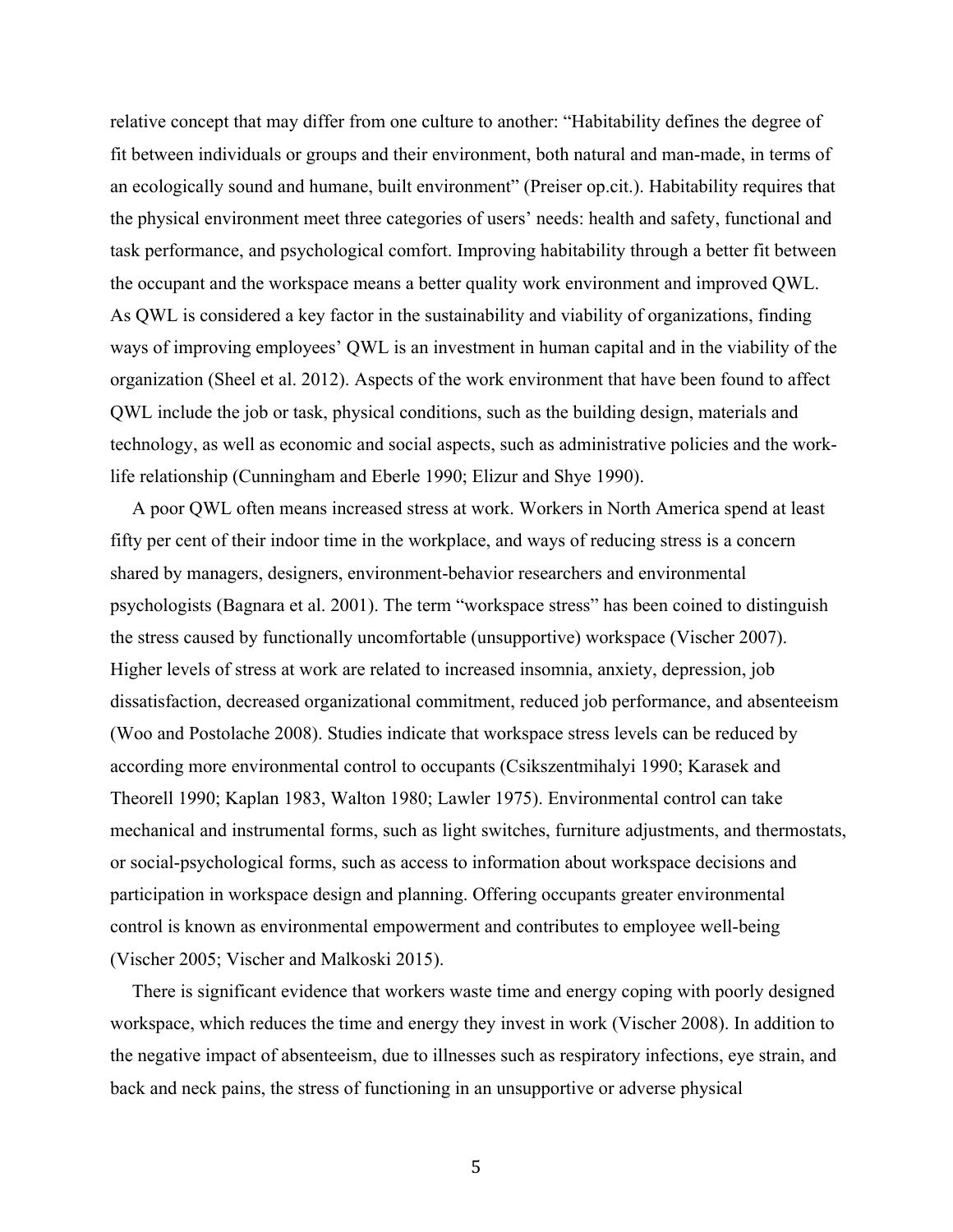environment has behavioral effects. These include low morale, reduced motivation, employee turnover, and inadequate work performance as a result of performing tasks slower and making more errors – all factors that affect organizational productivity (Vischer 1989, 2003, 2008; Haynes 2007; Damain 2004; Heerwagen et al. 2004; Sundstrom et al. 1994).

In contrast, numerous studies have demonstrated the positive effects on both worker morale and productivity of occupying workspace where ambient conditions, such as lighting, temperature and sound levels, as well as furniture comfort, aesthetics and architectonic details, are managed appropriately for the tasks being performed (McCoy and Evans 2005; Vischer and Fischer 2005; Damain 2004; Brill and Weideman 2001; Fisk 2000; Monk 1997). Studies have found that lighting, ventilation rates, access to natural light and the acoustic environment are significantly related to workers' satisfaction and productivity (Humphreys 2005; Veitch et al. 2004; Becker 1981). In addition, workers' attitudes and behaviors are affected by ambient conditions, such as indoor air quality, illumination, temperature, and views (Larsen et al. 1998; Veitch and Gifford 1996). Natural elements, such as views of nature and indoor plants, have a positive influence on mental fatigue and a restorative value (Kaplan 1995; Kaplan et al. 1988; Haber 1977).

Well-being and emotional health are also affected by ambient conditions at work. For example, natural light in the workspace makes people happier and more motivated (Hameed and Amjad 2009; Heschong et al. 2002). Improved light and temperature, indoor air quality, ergonomic furniture and lighting are also linked to worker health (Dilani 2004; Milton et al. 2000; Veitch and Newsham 2000). It has been suggested that 16–37 million cases of colds and flu per year could be avoided by improving indoor environmental quality in US office buildings (Fisk et al. 2002; Milton et al. 2000).

Space layouts and furniture also affect QWL. Numerous studies, as well as popular journalism, have reported on the (usually adverse) effects of what are called 'open-plan' layouts (Konnikova 2014; Rashid and Zimring 2008). In the 1990s, the populart cartoonist Scott Adams made fun of office cubicles in his 'Dilbert' cartoons. However, with few exceptions, little effort has been made in these critiques to identify exactly what is meant by 'open plan' – a term that was first used in the 1940s to denote workspace layouts that were widely spaced and screened by plants, tall furniture, and, later, moveable partitions. Contemporary workspace design is characterized by a rich variety of open and partially enclosed layouts, depending on the culture and values of the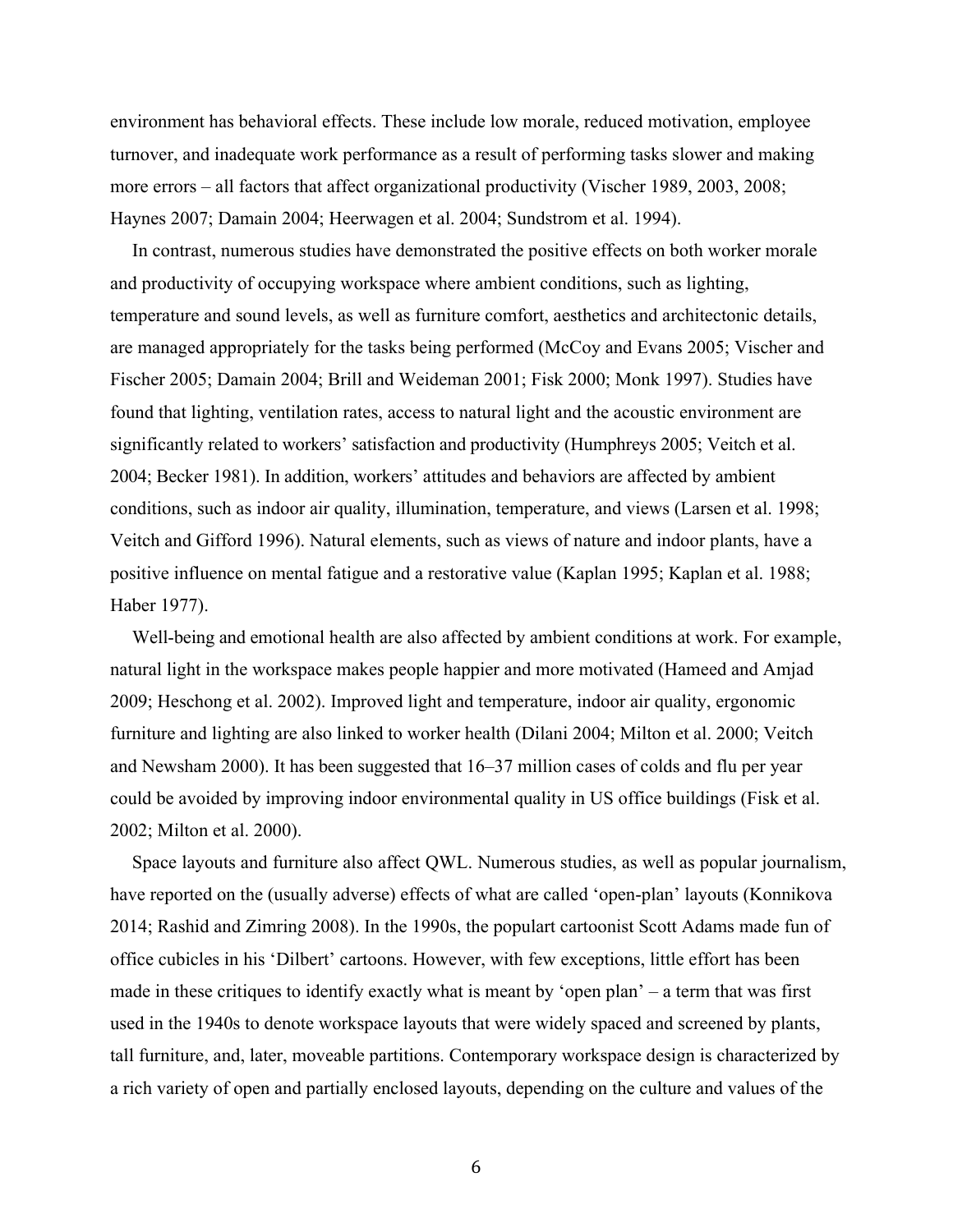organization as well as on the type of work people are doing. Increasingly, the private individual office is a space-consuming anachronism as managers prefer to work collaboratively with their groups and teams, and co-workers prefer to co-locate and move around as needed during the workday. From a design and facilities management perspective, some form of open-plan configuration is essential in order to keep pace with the constant moves and changes of the modern office. As a result of changing technology, updated business practices, and project-based communication and collaboration, contemporary furniture products and office design concepts aim to accommodate the changing business environment (Tarricone and Luca 2002).

Open-plan workspace supports some important QWL values, such as more egalitarian space allocation, more communication, and more collaboration opportunities. Studies have shown that an open work environment encourages mutual support behaviors, fostering cooperation and engagement with co-workers (Mubex 2010; O'Neil 2008). Rapid and reliable communication is critical in today's business environments and the speed and accuracy of task performance has a direct impact on productivity (Quilan 2001; Fleming and Larder 1999). However, dense open-plan configurations cause distractions due to noise, and task performance can be affected by poor visual and sound privacy (Chu and Warnock 2002; Evans and Johnson 2000). Workplace distractions may reduce employee productivity by up to 40% and increase errors by 27% (Bruce 2008).

Users' ratings of quality in green or sustainable buildings show little variation from their priorities in conventional buildings with regard to the performance of work (Lee and Kim 2008; Paul and Taylor 2008; Abbaszadeh et al. 2006). While users working in buildings certified as green or sustainable generally report better indoor air quality, thermal comfort, and overall satisfaction levels, there are few significant differences between sustainable and conventional buildings when it comes to ratings of interior layouts, noise, and interior lighting. Generally, green-certified and green-intent buildings tend to be perceived more positively by occupants than conventional buildings in general ways, whereas for specific conditions, the differences are not clear-cut. Occupants' ratings may be influenced by their knowledge and expectations of how green buildings are intended to improve occupants' health, comfort and productivity (Leaman and Bordass 2007).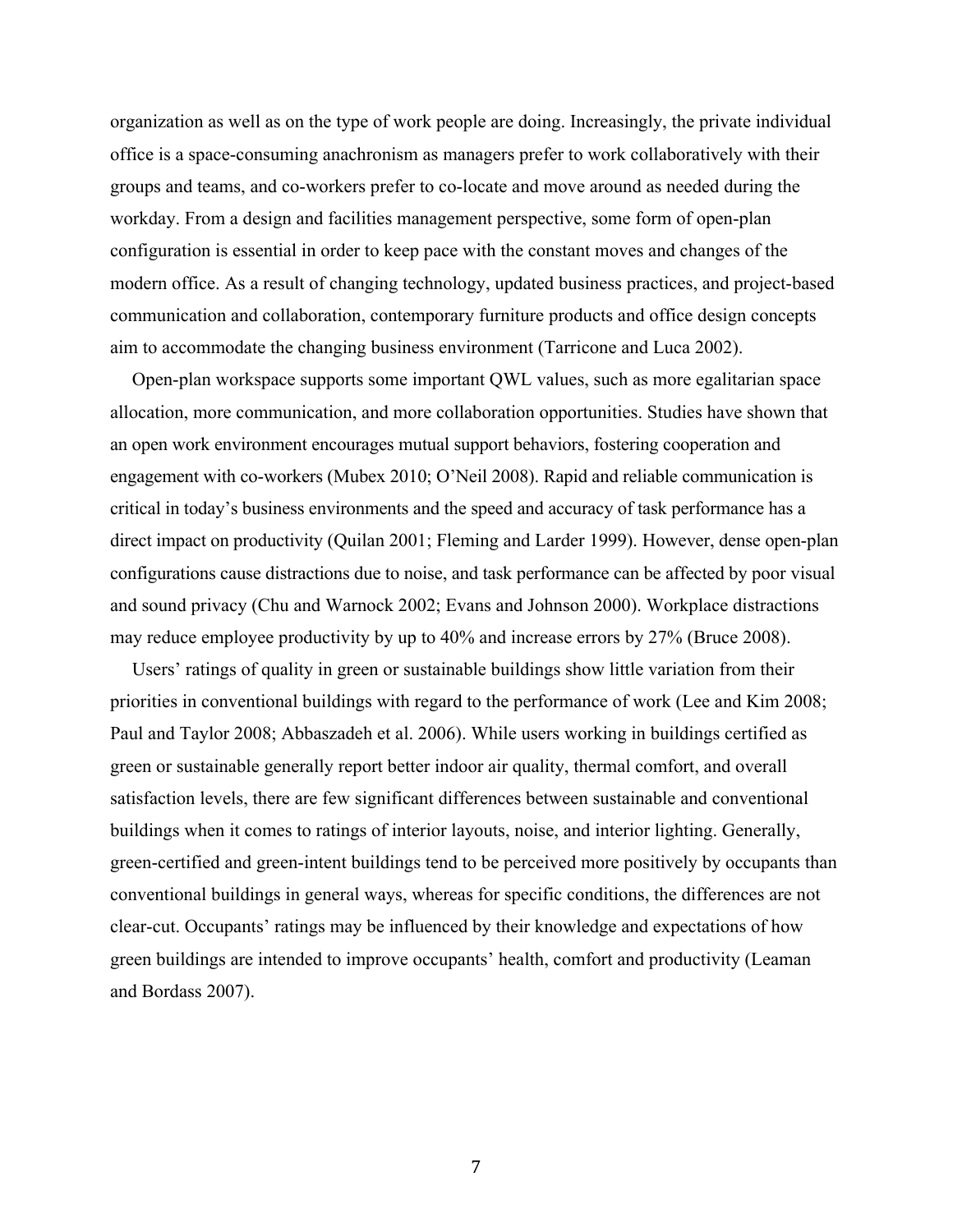#### **Models of Environmental Quality at Work**

Environmental Quality (EQ) is a general concept applied to assessing user experiences of the physical environments they occupy; it has frequently been applied to research on users' needs in work environments (Elzeyadi 2001; Khattab 1993; Rapoport 1990). EQ is a key element in QWL and therefore an important determinant of workers' QoL. One approach to assessing EQ is postoccupancy evaluation (POE). POE is a general term for a range of types of study aimed at collecting and analyzing data from building occupants in order to measure EQ and the user impact of various building features. Objective POE measures address building performance related to air handling systems (ventilation and temperature) and lighting, and may include energy use, workspace reconfiguration of interiors, and preventive maintenance. Study results are typically compared to published standards and building code requirements (Kerce 1992). Subjective POE measures rely on data on occupant perceptions, which are related to users' needs and therefore to perceived quality (Blishen and Atkinson 1980). Like POE, EQ is assessed in objective and subjective terms. Rapoport (1977) distinguishes between physical and perceived qualities of built environments, where physical includes material aspects that are measurable using physical instrumentation, such as indoor air quality, light, sound and temperature. Material and immaterial qualities as perceived by occupants are measured using social and behavioral measurement tools such as surveys and interviews. The quality of a built environment can be determined in terms of its instrumental, latent, and symbolic levels of meaning (Rapoport 1988). At the instrumental level are the physical properties and functional qualities of the environment, enabling occupants to perform their tasks. The latent level refers to psychological, socio-cultural, and socio-psychological qualities, such as privacy, safety, territoriality, way-finding, and personalization (Fischer 1997; Ornstein 1992; Becker 1990). The symbolic level comprises the meanings and values of spatial elements in terms of users' traditions, beliefs, historical values, pride, and culture (Rapoport 1983; Doxtater 1994; Turner 1990). As these and other theoretical models suggest, user perception is a crucial factor in the person-environment relationship and essential to defining quality: "Most managers know that environmental quality does not exist outside the context of users' perceptions" (Vischer 1989).

Building Performance Evaluation (BPE) evolved from POE to take a more comprehensive approach (Preiser and Schramm 1997, 2012; Preiser and Vischer 2004). According to the BPE model, POE has a role in each stage of the life cycle of a building because each stage affects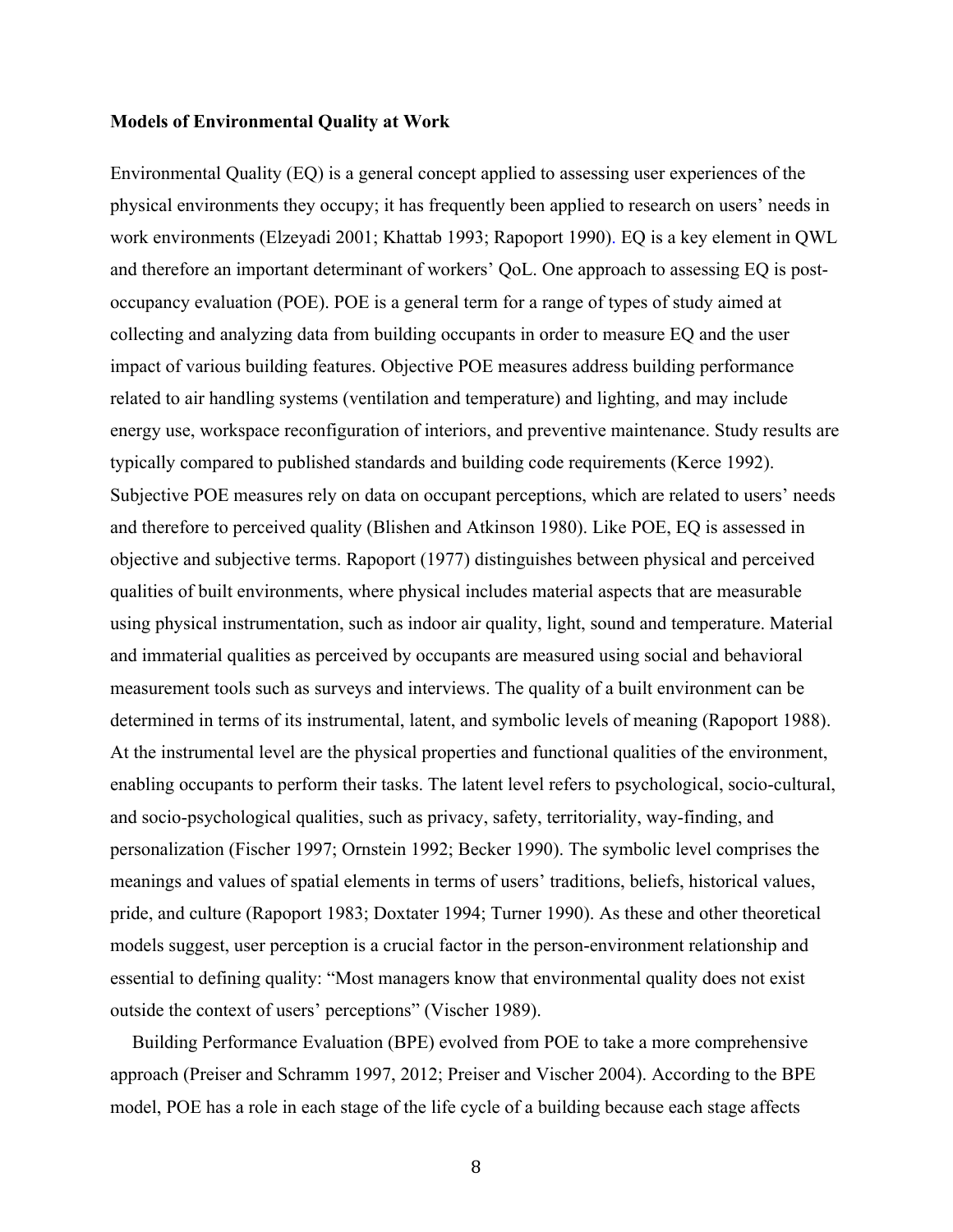building performance and occupants' experience of quality. The BPE process model of building delivery and life cycle integrates the perspective of all parties involved at each stage - including owner or tenant, space programmer and designers, contractor and construction team - and includes commissioning and eventual occupancy.

The goals of POE and related efforts to measure EQ are overall quality improvement: that is to say, a better managed and more cost-effective process resulting in a better quality building and more effective and satisfied users. This broad-brush approach to quality assessment has emerged out of several decades of post-occupancy studies, which have traced the causes of building performance and occupancy problems to decisions made early on in the process, often in the erroneous assumption of reducing short-term costs. The same intention can be found in the Leadership in Energy and Environmental Design (LEED) category 'Integrative process' in which points can be gained from involving designers, builders and specialists in different ways to solve problems early on in the process, leading to more cost-efficient and sustainable outcomes (USGBC 2014).

Figure 1 illustrates how EQ – as measured by POE and BPE type studies – has a direct effect on QWL and thereby on QoL.

Environmental Quality (EQ) Quality of Work Life (QWL) Quality of Life (QoL)

In keeping with the concept of users' needs described above, a common approach to measuring EQ uses occupants' satisfaction ratings of different building features. However, it can also be argued that an overarching need for people at work is to be able to perform their tasks as effectively as possible. Asking workers to assess their environment in terms of its functionality and the ease or comfort of task performance provides both a user-based diagnostic measure of workspace quality and a direct indicator of EQ. The concept of functional comfort addresses how well users perceive their tasks and activities to be supported (or unsupported) by the physical environment in which they work. Collecting and analyzing functional comfort feedback from building occupants provides an empirical measure of how well people can get work done and is thus a more focused indicator of EQ than a general satisfaction rating. Vischer (1989) defines environmental quality as "the combination of environmental elements that interact with users of the environment to enable that environment to be the best possible one for the activities that go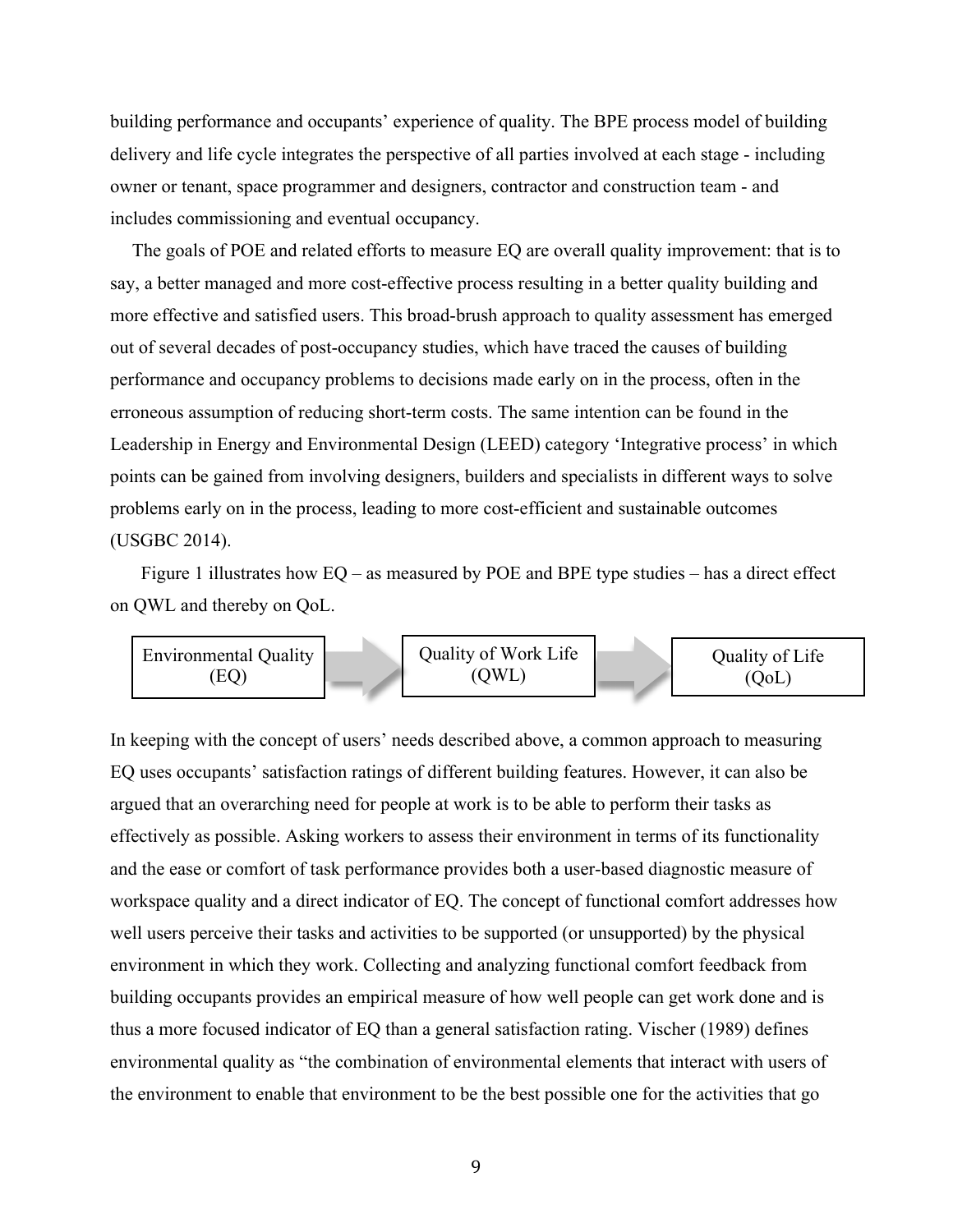on in it". Assessing EQ in this way provides an indicator of both user satisfaction (likes and preferences) and user effectiveness (productivity) that affect overall well-being and QoL.

While users' functional comfort is a useful and practical empirical indicator of EQ, it is not the only one. However, unlike satisfaction and other measures of human behavior, functional comfort ratings provide a diagnosis of workspace quality that is not limited to users' preferences and can therefore be used to identify and correct practical problems of workspace design and management. In the next section, we will explain more about functional comfort and how it is measured, as well as how study results can be applied to problem-solving and better workspace design. We present the concept of functional comfort in the broader context of the environmental comfort model, in which users' physical comfort and their psychological comfort play an important part.

#### **Functional Comfort and Environmental Quality**

Defining EQ in terms of the functional comfort ratings that occupants attribute to and experience in their workspace facilitates the assessment of this aspect of QWL and ultimately of workers' QoL. Functional comfort is one measure of environmental quality: people who can do their work efficiently and effectively, without stress and with a sense of environmental support, occupy a good quality environment and experience it as comfortable. While workers' comfort experiences are filtered through cognitive processes, emotions, expectations, personality traits, learned behaviors, and past experiences, their perceptions of comfort are based both on how they use the physical features around them and on their deep and detailed knowledge of their work and the requirements of their tasks.

The workspace comfort or workability pyramid referred to previously is shown in the diagram below (Vischer 1989, 1996, 2005).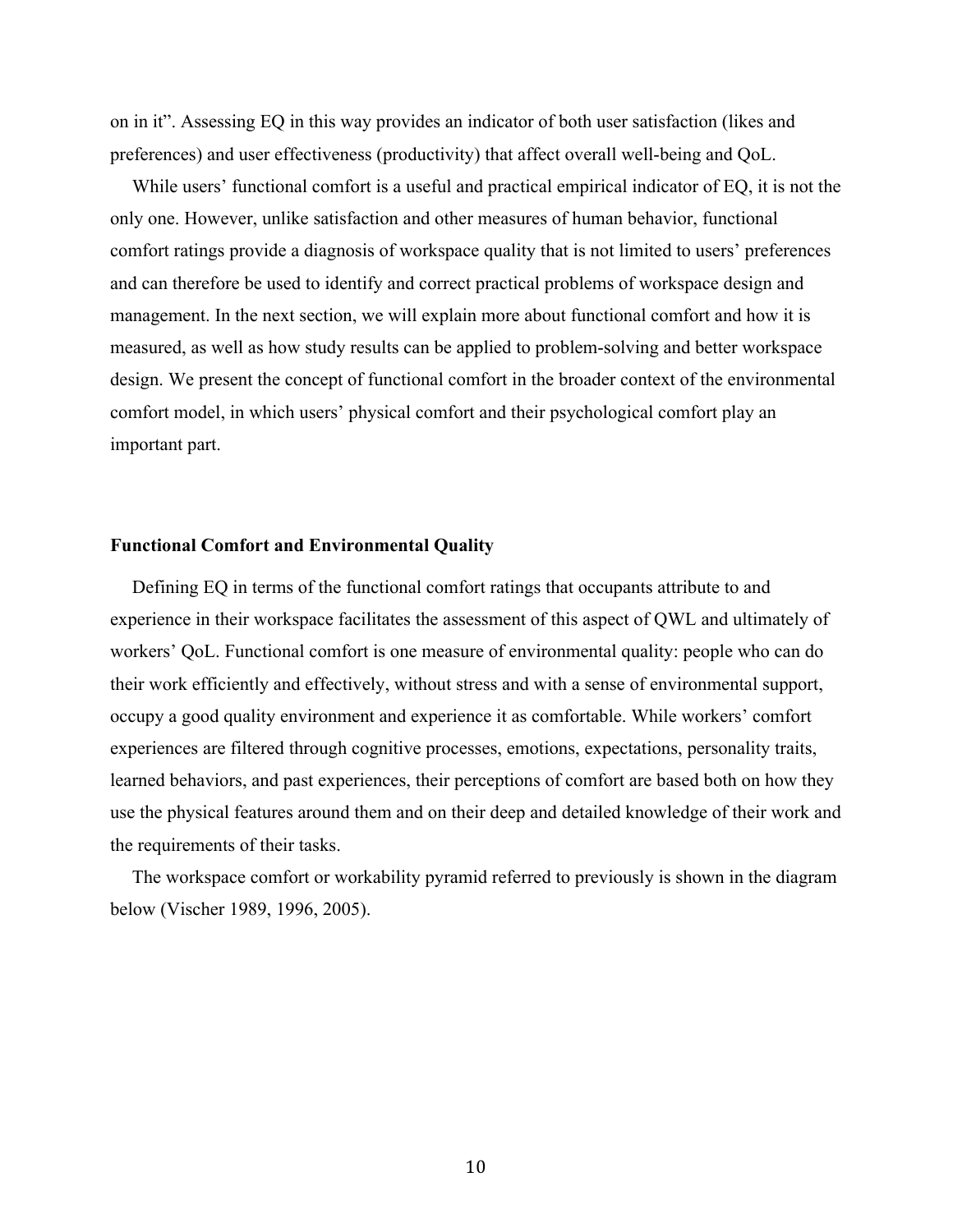Figure 2: Workspace Comfort Pyramid



First published in Vischer (1989).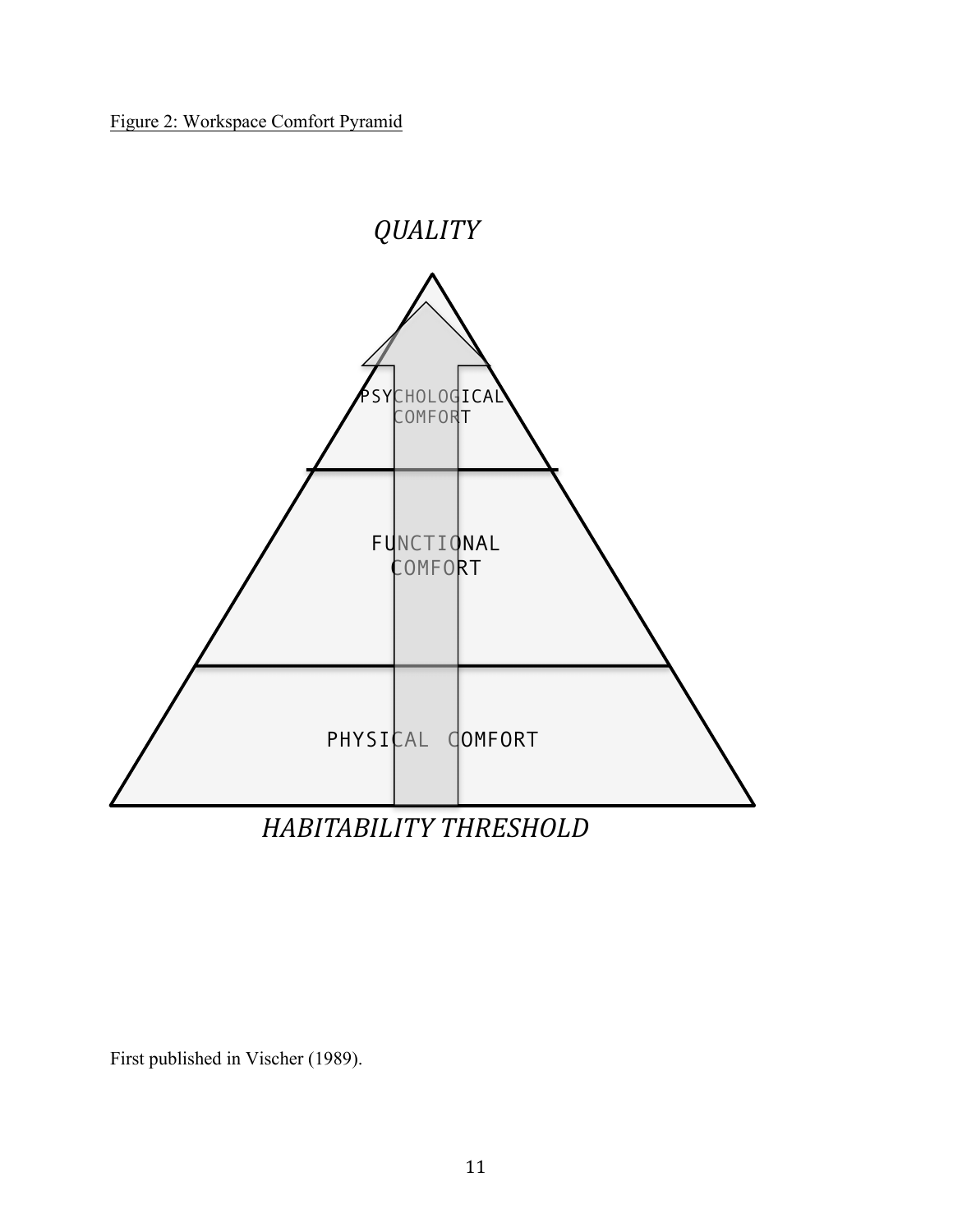The model indicates that physical comfort is the basis of occupants' workspace experience and sets the minimum standard for basic habitability. If physical comfort is not adequate, people feel that their health and well-being might be in danger and, in some cases, such as indoor air contamination, they cannot or will not perform their work. Most modern office buildings meet basic health and safety standards and rarely threaten occupants' physical comfort unless there is a system malfunction or a threat of danger, such as a fire. While most building standards protect occupant safety and health – and even comfort – they do not ensure functionally comfortable workspace, that is, an environment that supports the tasks that people are performing, whether these are computer-based, interactive, focused, collaborative, or specialized.

Workspace that is designed to be functionally comfortable supports people's tasks, whereas uncomfortable workspace causes workers to expend their energy on overcoming environmental barriers to task performance, thus causing stress. All work environments can be classified somewhere on the functional comfort continuum, ranging from very supportive and comfortable at one extreme to unsupportive of work and stressful at the other. The degree to which tasks are supported is measured through structured feedback obtained from building users. Extensive research on functional comfort has shown that a limited number of environmental dimensions directly affect task performance. These include:

- Thermal comfort, ventilation and indoor air quality
- Lighting and the illumination environment
- Windows and daylighting
- Acoustic comfort and noise management
- Access to privacy for concentration and confidentiality
- Workstation dimensions, storage, enclosure and lay-outs
- Access to collaborative and shared spaces
- Cleaning and maintenance
- Safety and security.

Each dimension can be evaluated in more than one way. For example, a wide range of different types of lighting are available, most of which perform more than adequately in modern buildings. However, whether lighting is comfortable or not depends on whether the lighting provided is appropriate to the tasks people are performing. Long hours of screen-based work require low background levels of lighting that is not too bright or direct, whereas judging visual displays,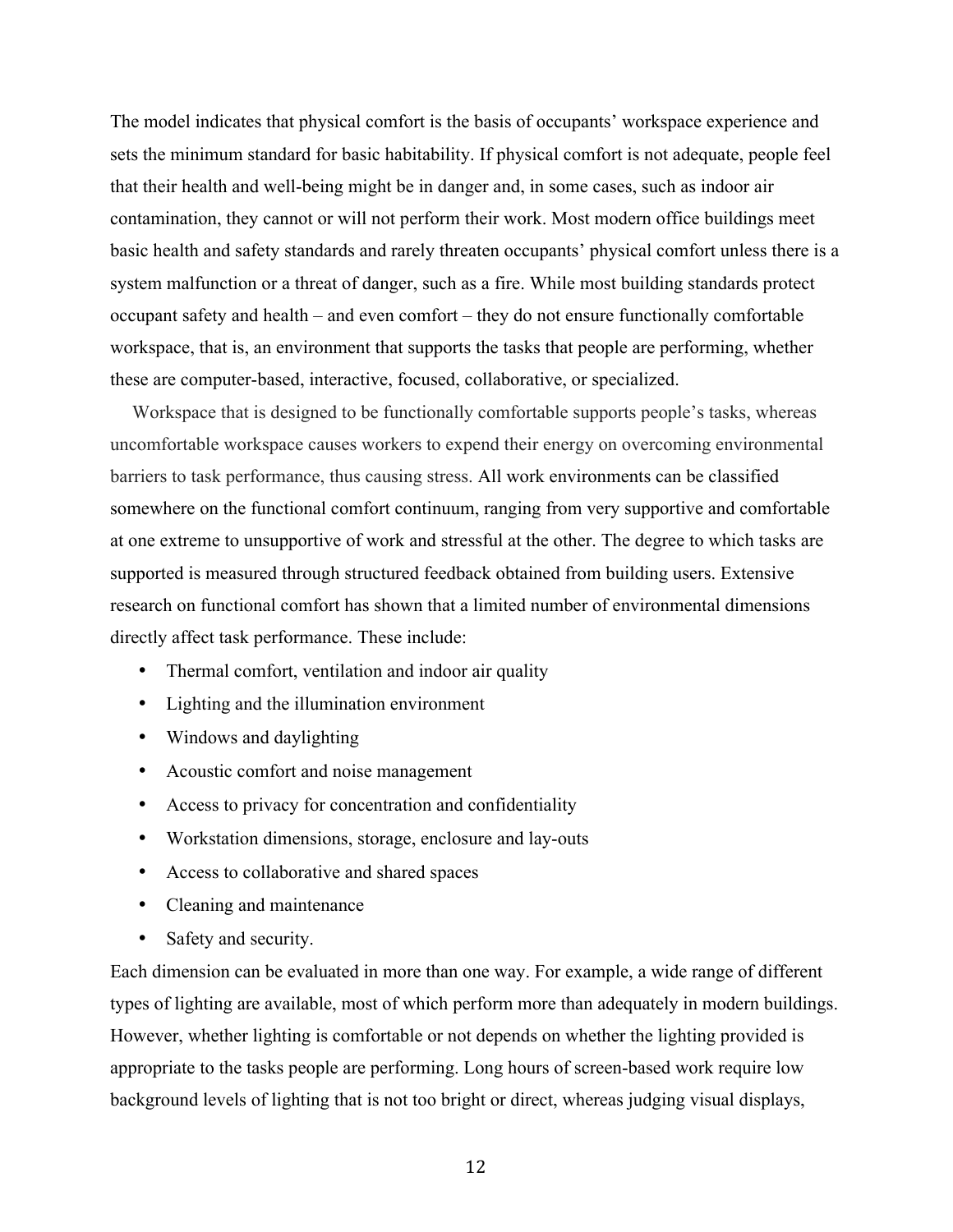graphic tasks, and selecting colors and materials all require direct and color-sensitive light fixtures. As experts on their tasks, the workers themselves assess whether their work is supported or not by the lighting they have, thereby providing data on the functional comfort and EQ of their work environment.

While the exact nature and number of functional comfort dimensions varies slightly among organizations and types of work, the adequacy and convenience of building support spaces such as coffee areas, elevators and washrooms also have an impact on functional comfort. When these and other critical environmental supports are insufficient or absent, workers experience fatigue and discomfort and may have difficulty communicating. They spend more time completing their tasks and there is a higher risk of making mistakes; their quality of life is reduced. Sustained functional discomfort leads to stress (Vischer 2007).

As with all notions of quality, including EQ, office workers' perceptions of ambient environmental conditions, such as lighting and temperature, have a psychological component. For example, if indoor temperatures are too warm, workers start to suspect indoor air quality and become concerned about pollution. Occupants have strong feelings about windows even though they do not necessarily use natural light to see. Background noise levels that are distracting to some go unnoticed by others. The symbolic meanings identified by Rapoport (described above) also play a role in psychological comfort. From a behavioral perspective, the three measurable determinants of psychological comfort are territoriality, privacy, and control. A sense of territory is associated with a feeling of belonging and ownership; privacy is best understood as the need to exercise control over one's accessibility to others; while environmental control exists on at least two levels, mechanical or instrumental control – access to tools that enable users to control conditions, such as a thermostat to control temperature – and empowerment – participation in decision-making by those who occupy and use workspace. Workers need to feel they have control over intrusions and distractions. Depending on how the need for privacy is defined, physical enclosure is a less influential factor than intangibles such as managing interactions with co-workers and social contact. Where technology enables people to work from a variety of locations, territorial appropriation is no longer limited to physical space and traditional definitions of place: employees find other ways of taking ownership.

Nevertheless, what workers want and like is not always the same as what they need to get their work done. For example, most people will say they want and like private individual places to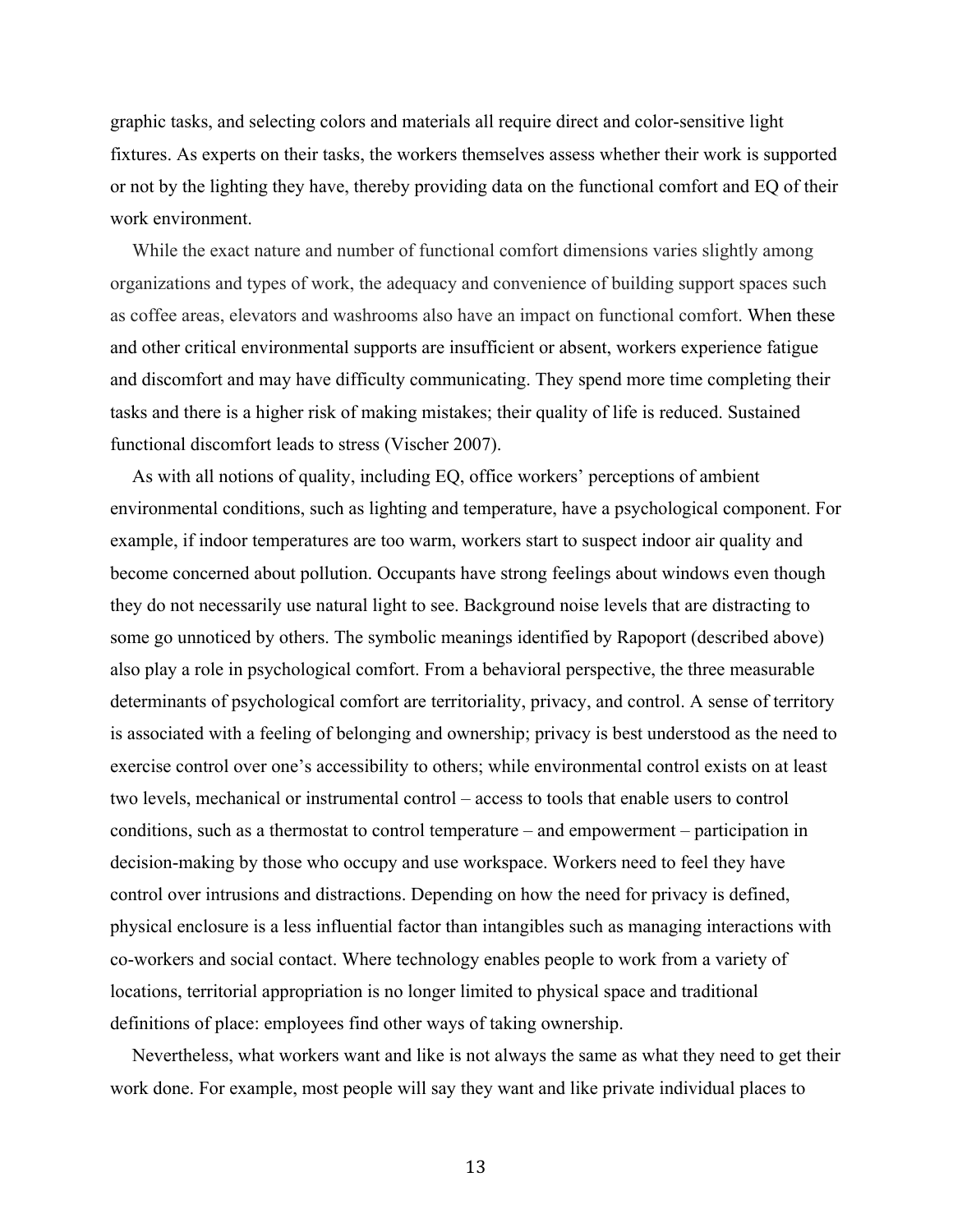work with a minimum of distraction, whereas what teams need to work effectively are open, flexible, collaborative environments. Consequently, the ways in which data on functional comfort are sought from building occupants must be tested and validated as measures of comfort – or quality – rather than measuring individual wants and preferences. Measuring functional comfort through occupants' ratings of key environmental elements serves as a diagnostic tool of workspace quality and should not be confused with subjective satisfaction ratings, which are better indicators of users' psychological states.

### **Using Functional Comfort to Measure Environmental Quality**

Environmental quality can be measured through carefully acquired feedback data using a survey instrument designed to measure functional comfort. Results enable researchers, managers and designers to assess the quality of various environmental attributes in terms of the degree to which they support or not the tasks being performed. This means that a comparative quantitative indicator is available for key dimensions of the work environment; it can be used to ascertain how well workspace helps occupants work as well as to set priorities for environmental problemsolving and workspace change.

The best way to find out how comfortable or uncomfortable workers are is to ask them, as they are the experts on the performance and requirements of their tasks. However, it is important to ask them the right questions, and in such a way as to know exactly what their answers mean. The functional comfort survey is a short, standardized questionnaire that has been used to measure various types of workspace since the early 1990s. It is both reliable (can be used in different kinds of building) and valid (collects data that measure users' experiences of actual building conditions). The questions invite respondents to rate how comfortable they are on critical dimensions of functional comfort. Survey results help to identify both positive and supportive building conditions as well as those that might cause workspace stress. The data from the questionnaire survey provide constructive feedback that diagnoses workspace functionality, comfort and quality in precise locations. The results are designed to measure workspace as a tool for work, and feedback has been collected from buildings in North America, Europe and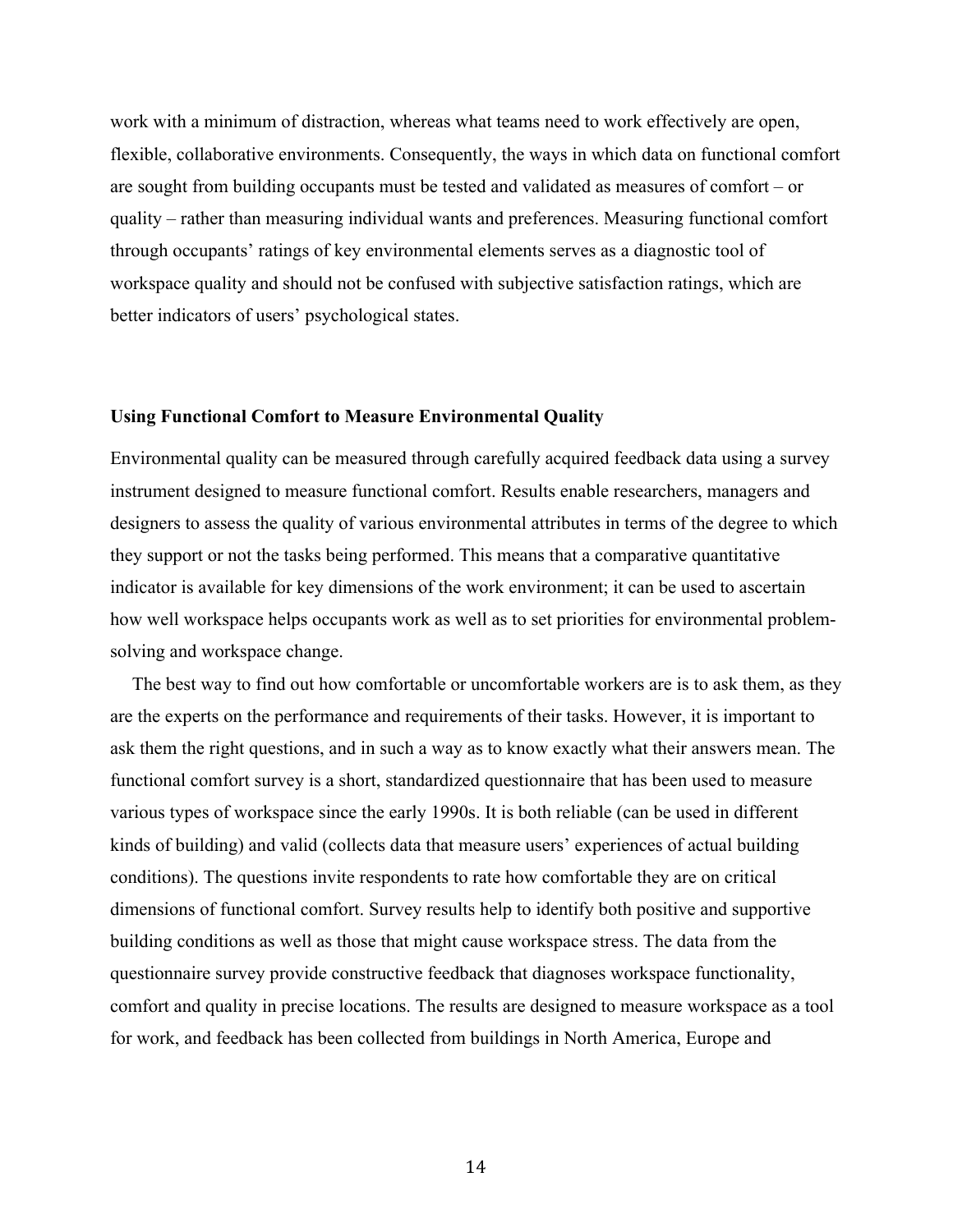Australia.<sup>2</sup> Measuring functional comfort is one of many tools available to assess EQ. Using an existing survey system means that planners can benchmark data to use for comparing and understanding results.

Once survey data have been collected, they must be analyzed, the results interpreted, and useful conclusions developed to aid in correcting problems and guiding space design and planning. Many surveys collect data on demographic differences, such as age, gender and job type. However, in using occupant feedback as a diagnostic tool, demographic distinctions are less relevant than location differences such as proximity to windows, type of desk or furniture, and temperature and ventilation conditions. Assessing functional comfort requires user ratings of environmental conditions that affect task performance rather than data on who users are and what they like and dislike.

Functional comfort assessments and the results of other evidence-gathering activities have been used to measure EQ in a range of workspace design and planning situations, including:

- setting priorities for building maintenance and renovation,
- responding to long-term employee complaints,
- promoting continuous improvement,
- comparing user assessments from different buildings, floors, areas, and pre- and post- change,
- establishing benchmarks for workspace quality over time.

The results of such assessments provide a valid and reliable indicator of environmental quality and facilitate the evaluation of workers' quality of life. Obtaining reliable feedback from occupants who are knowledgeable about their tasks offers a firm basis for new workspace design and a constructive opportunity to engage and involve occupants in situations of workspace change.

## **Designing a Better Workspace to Improve Users' QoL at Work**

The theoretical model outlined in this chapter posits that identifiable elements of the physical environments in which people work can be assessed in terms of EQ and thereby affect QWL and ultimately contribute to QoL. Implicit in this argument is that there is a direct link between environmental design and QoL. Studies of workspace that has been strategically designed to support workers' tasks and activities demonstrate increases in all levels of workspace comfort,

 <sup>2</sup> Previously published in Vischer (1996; 2005).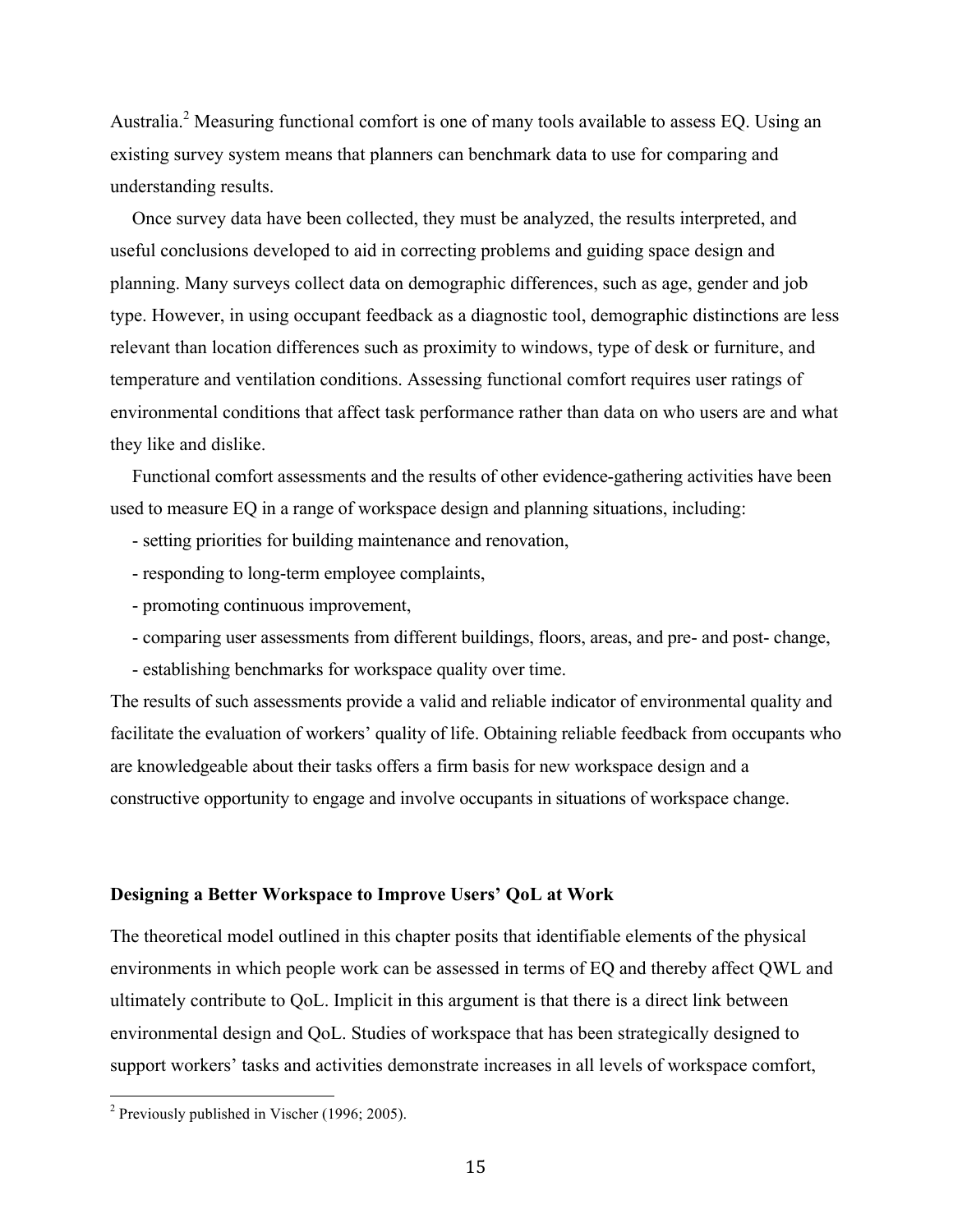especially where the planning and design process has met psychological comfort needs by including opportunities for feedback and empowering users' participation in the planning process. Improved functional and psychological comfort gives rise to a sense of ownership. Feeling supported leads not only to better work performance and improved client and co-worker relations, but also to more commitment and loyalty to the organization, which results in reduced staff turnover and higher morale. Measuring occupants' levels of functional comfort produces information that can be applied to space changes and building renovations as well as to the design of new space.

As a critical component of QWL, EQ is also a key predictor of QoL. Collecting feedback from users that allows a diagnostic approach to be taken to building performance also generates information that can be applied to improving people's QWL and QoL. Diagnostic information on workspace quality is needed to shape the interior environment to provide improved support to what users are actually doing. This means that once physical comfort is assured in terms of occupants' health and safety, workers should occupy an adaptable workspace where lighting levels are adjustable, various configurations of desks and chairs and meeting spaces are possible, and where environments support constructive and flowing collaboration as well as focused concentration and privacy. As the workspace comfort pyramid (Figure 2) indicates, once work tasks and activities are functionally supported, there are opportunities for increasing psychological comfort, such as more individual and team control over workspace through easily reconfigurable territorial definition, a sense of security, and aesthetic advantages. As indicated by the arrow in the diagram, the vector propels towards quality improvement – that is, more  $EQ - as$ more needs at the three comfort levels are met. This approach to psychological comfort makes the connection to less tangible components of the work environment which are related to human needs and affect workers' QWL. These may include opportunities for autonomy and responsibility, employer-employee relations, organizational culture and values, opportunities for reward and advancement, and a social support network (Herbst 1962; Lawler 1975; Walton 1980).

As this chapter makes clear, QoL includes health, comfort, and satisfaction of needs. As a "systematic framework through which to view work aimed toward improving the lives of individuals", QoL can be assessed in three ways: as a "sensitizing notion that provides reference and guidance", as a "social construct", and as an "organizing concept" or "unifying theme" (Keith and Schalock 2000). QoL is commonly used as an indicator of total well-being based on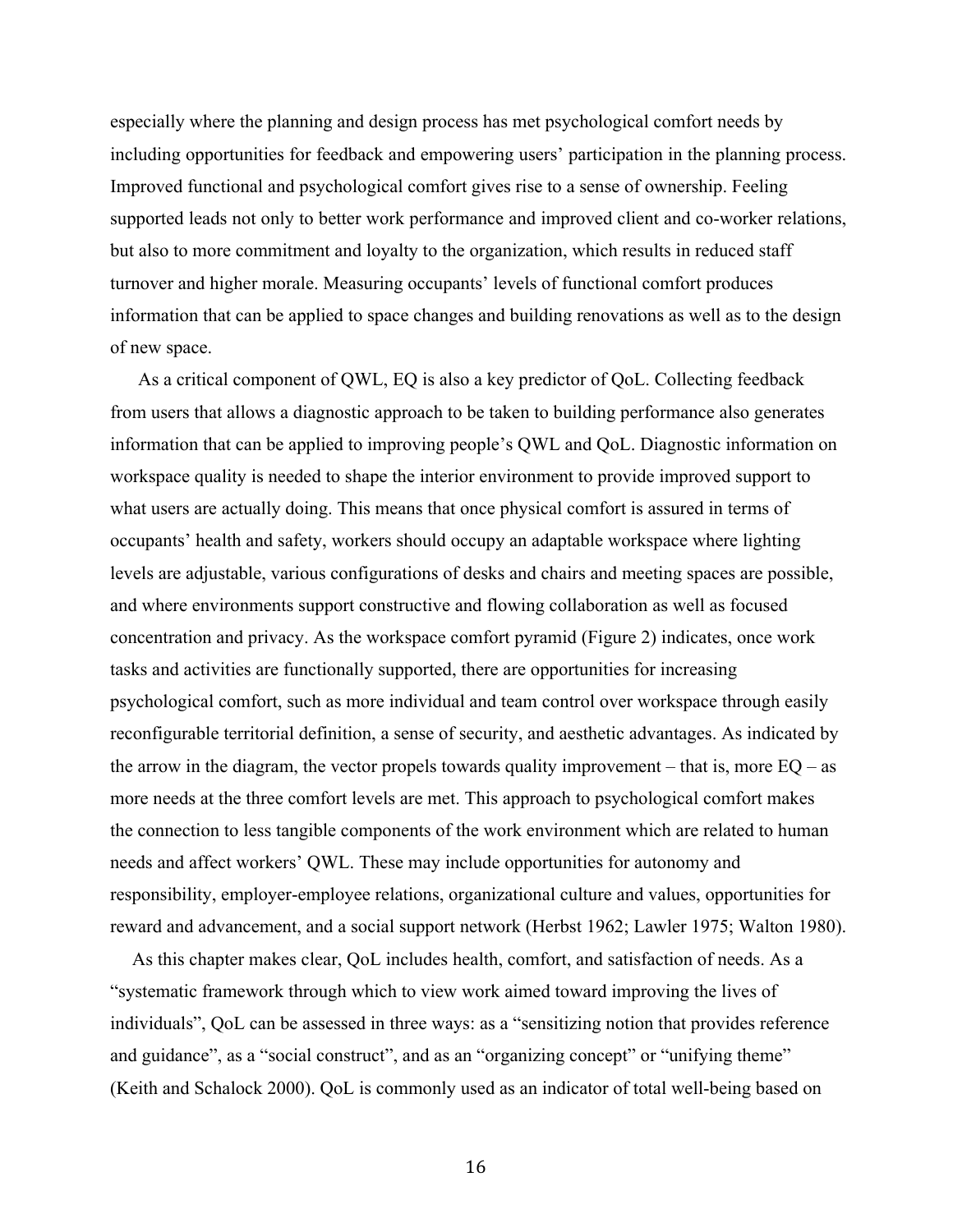how people feel about different aspects of their lives. Objective measures of QoL are preferred by public agencies and policy-makers, as they translate into codes and standards that can be applied and their effects assessed. Subjective QoL measures are preferred by students of social and behavioral psychology, who use self-report data from validated research instruments. Subjective or perceived QoL typically contains 'cognitive' and 'affective' components: cognitive feedback is often based on individual judgments and can be subsumed as an element in need satisfaction, whereas affective feedback is typically more emotional and can be considered an element of human happiness (Kerce 1992). While satisfaction means comparing objective conditions to one's internal standards, happiness is an appraisal of an emotional experience (Cheng 1988). Andrews and Withey (1976) believe that it is "only when both types of measures (subjective and objective) are concurrently measured will it be possible to know how demonstrable changes in living conditions are affecting peoples' sense of life quality and, conversely, whether changes in people's sense of life quality can be attributed to changes in external conditions."

Numerous POE, BPE and other studies of user-environment fit have focused on need satisfaction in terms of users' own ratings of how well the occupied space meets their expectations and internalized standards. The implicit assumption is that if users state that their needs are met and that they are satisfied, then the built space they occupy is a success (e.g. Marans and Yan 1989; Humphreys 2005; Veitch et al. 2007; Schakib-Ekbatan et al. 2010). In this paradigm, meeting needs as a criterion for building quality is conflated with meeting needs as an indicator of quality of life, although the former measures building performance and the latter measures the user experience. While other types of study use objective or instrumental measures of EQ - such as measuring indoor air contaminants, humidity levels, luminance and illuminance, and other ambient conditions - results still have to be interpreted in the context of the real or assumed comfort experience of occupants in order to have meaning. In this chapter, we have argued for measuring QWL – and therefore QoL – by testing levels of functional comfort as rated by occupants. This can be construed as a subjective measure of EQ because measuring tools are designed to elicit occupants' feedback on their experiences of the environment. However, the functional comfort paradigm is designed to apply the results of data analysis to assessing a building's EQ and diagnosing building problems with a view to improvement, so can also be considered objective.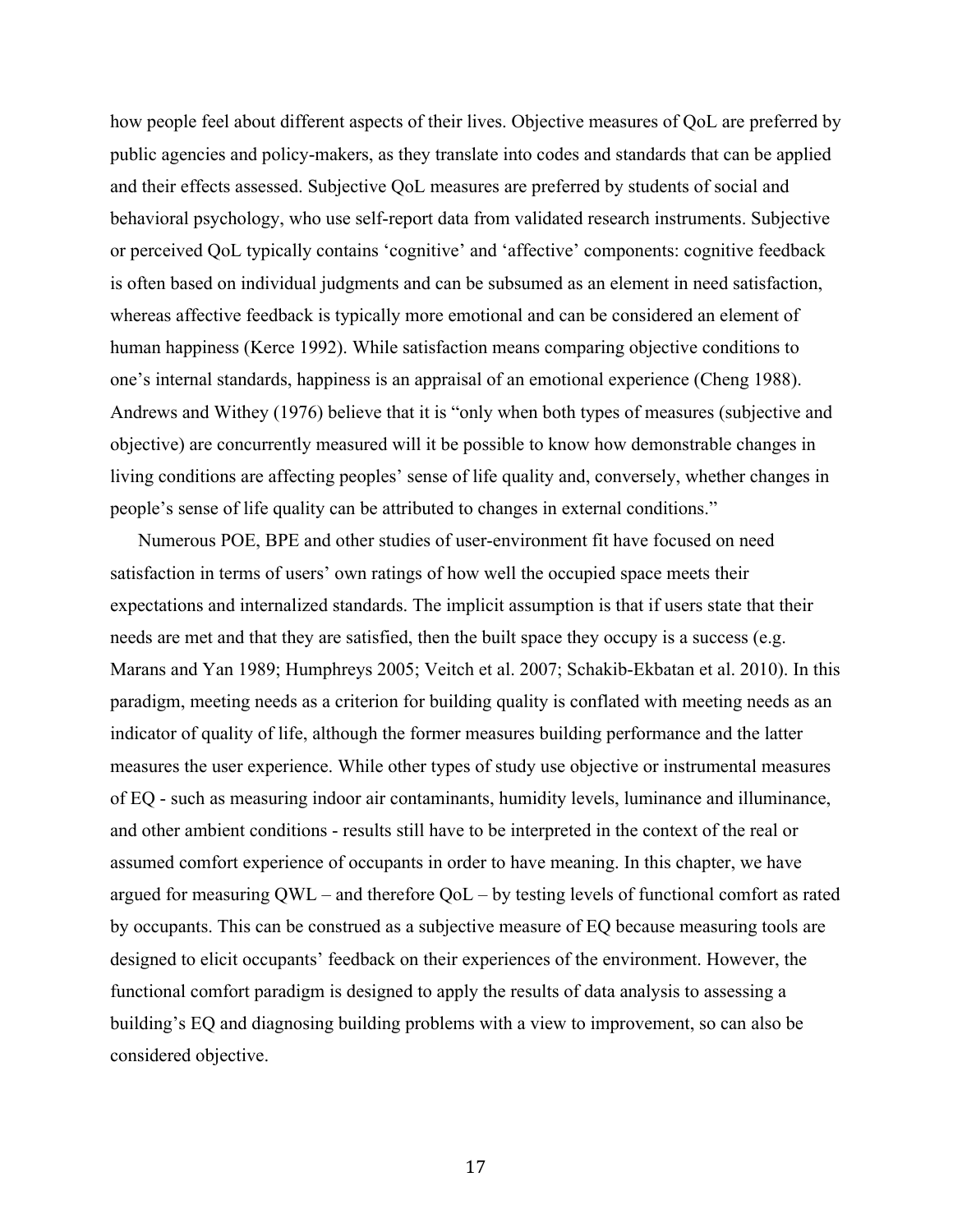Field studies of EQ in work environments often highlight differences between instrument measurements of building performance or quality and occupants' judgments and perceptions (Leaman and Bordass 1999; Sekhar et al. 2003). For example, a workplace where temperature is measured at 20°C by a thermometer may be rated 'cold' by occupants – perhaps because the majority are seated near windows or under ceiling diffusers or simply dressed in light clothing. Hence, there may be variation in what is objectively satisfactory and what is satisfactory from users' perspectives in measuring both EQ and QoL. However, by considering the rating as a diagnosis rather than a judgment and seeking out the reason why users have assigned a 'cold' rating to an objectively 'warm' environment, it becomes possible to identify the cause of the problem and therefore its solution.

"From the occupant's point of view, the ideal situation is an indoor environment that satisfies all occupants (i.e. they have no complaints) and does not unnecessarily increase the risk or severity of illness or injury" (Bluyssen et al. 2003). However, the many parallels between QoL and EQ research – and specifically the emphasis on satisfaction of human needs – support the argument that EQ is a valid and measurable indicator of QoL and that, in this context, measuring people's satisfaction is as valid an indicator of EQ as functional comfort ratings. Nevertheless, whereas measuring functional comfort is a diagnostic tool for assessing building performance through specific outcomes such as task performance and effectiveness, eliciting occupants' satisfaction ratings is an approach better used as a predictor of QWL and QoL at work.

In finding out more about the complex relationships between people at work and the environmental tools they need, a more rational and substantive basis is being developed for informed design decisions that lead to more supportive workspace. In parallel, more is being discovered about how people experience QoL at work and the degree to which they feel their needs are being satisfied. These are two interestingly complementary approaches for future research.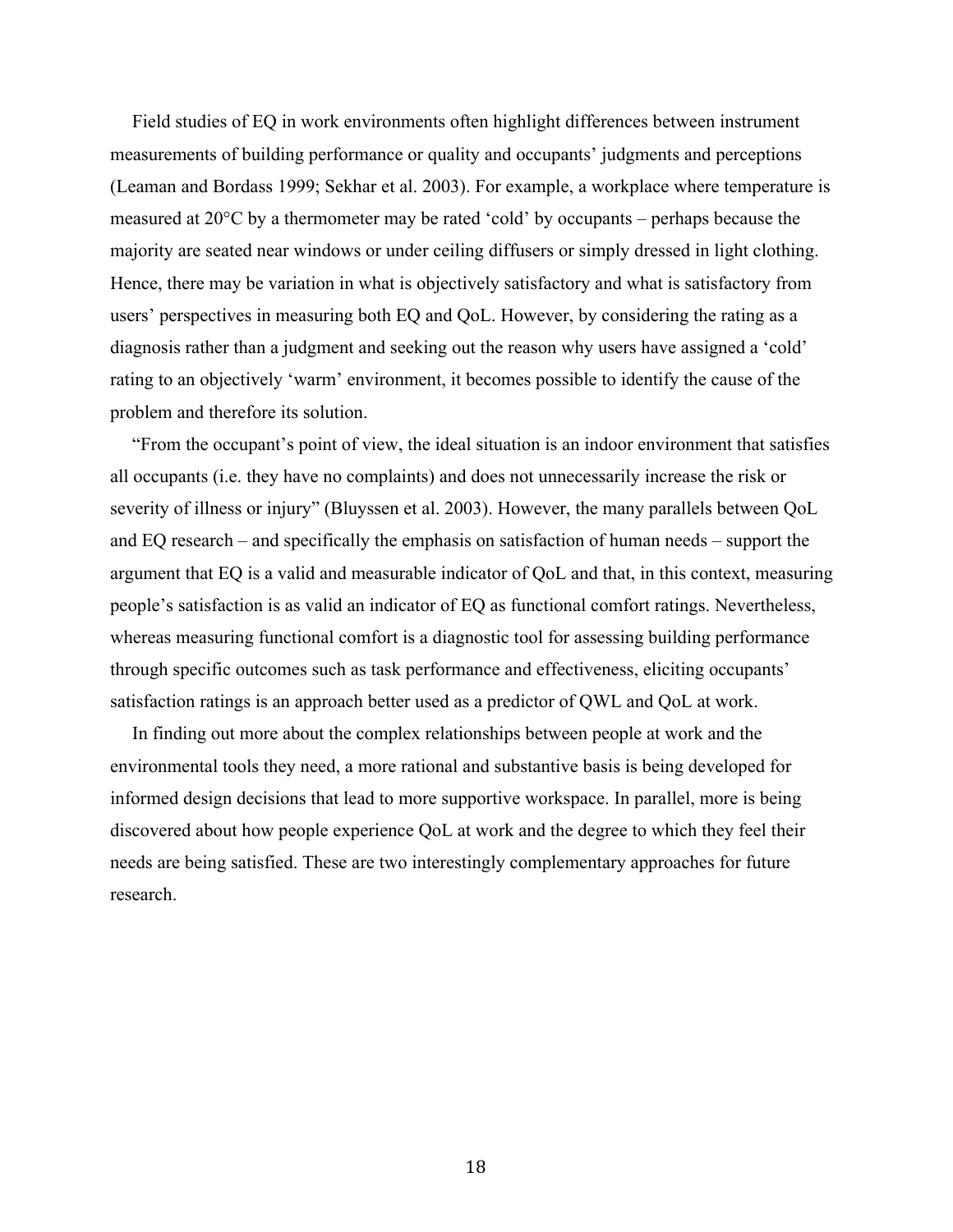# **References**

Abbaszadeh, S., Zagreus, L., Lehrer, D., & Huizenga C. (2006). Occupant Satisfaction with Indoor Environmental Quality in Green Buildings. *Proceedings, Healthy Buildings 2006, Vol. III* (pp. 365–370). Lisbon, Portugal: 4–6 June.

Adams, S. (1997). *The Dilbert Principle: A Cubicle's-Eye View of Bosses, Meetings, Management Fads & Other Workplace Afflictions.* HarperBusiness; Reprint edition.

Andrews, F. M., & Withey, S. B. (1976). *Social indicators of well-being: The development and measurement of perpetual indicators.* New York: Plenum.

Bagnara, S., Mariani, M., & Parlangeli, O. (2001). Ergonomics for Quality of Working Life in Services. In G. Bradley (Ed.), *Humans on the Net - Information and Communication Technology (ICT) Work Organization and Human Beings* (pp. 139-154). Stockholm: SE Prevent.

Becker, F. (1981). *Workspace: creating environments in organizations*. New York: Praeger.

Becker, F. (1990). *The Total Workplace*. New York: Van Nostrand Reinhold.

Blishen, B., & Atkinson, T. (1980). Anglophone and francophone differences in perceptions of the quality of life in Canada. In A. Szalai and F. M. Andrews (Eds.), *The Quality of Life: Comparative Studies* (pp. 25-39). London, UK: Sage Publications.

Bluyssen, P. M., Cox, C., Seppänen, O., Oliveira Fernandes, E., Clausen, G., Müller, B., & Roulet, C. A. (2003). Why, when and how do HVAC-systems pollute the indoor environment and what to do about it? The European AIRLESS project. *Building and Environment*, *38*(2), 209- 225.

Brill, M., & Weideman, S. (2001). *Disproving Widespread Myths about Workplace Design* Jasper, Ind: Kimball International.

Cheng, S. (1988). Subjective quality of life in the planning and evaluation of programs. *Evaluation and Program Planning, 11*, 123-134.

Chu, W. T., & Warnock, A. C. (2002). *Measurement of Sound Propagation in Open Plan Offices.*  Ottawa: Institute for Research in Construction, National Research Council of Canada.

Cummings, T. G., & Worley, C. G. (2005). *Organization Development and Change*. Thomson/South-Western.

Cunningham, J. B., & Eberle, T. (1990). A guide to job enrichment and redesign. *Personnel*, *67*(2), 56-61.

Csikszentmihalyi, M. (1990). *Flow: The psychology of optimal experience*. New York: Harper Collins.

Damian, A. (2004). Airy offices create 15% work boost. http://www.building.co.uk/airy-officescreate-15-work-boost/3038316.article. Accessed 15 July 2014.

Danna, K., & Griffin, R. W. (1999). Health and well-being in the workplace: A review and synthesis of the literature. *Journal of Management*, *25*, 357-384.

Davis, L. E., & Cherns, A. B. (1975). *The quality of working life (vol. 1).* New York: The Free Press.

Day, C. (2002 ). *Spirit & Place: Healing our Environments*. London, UK: Architectural Press.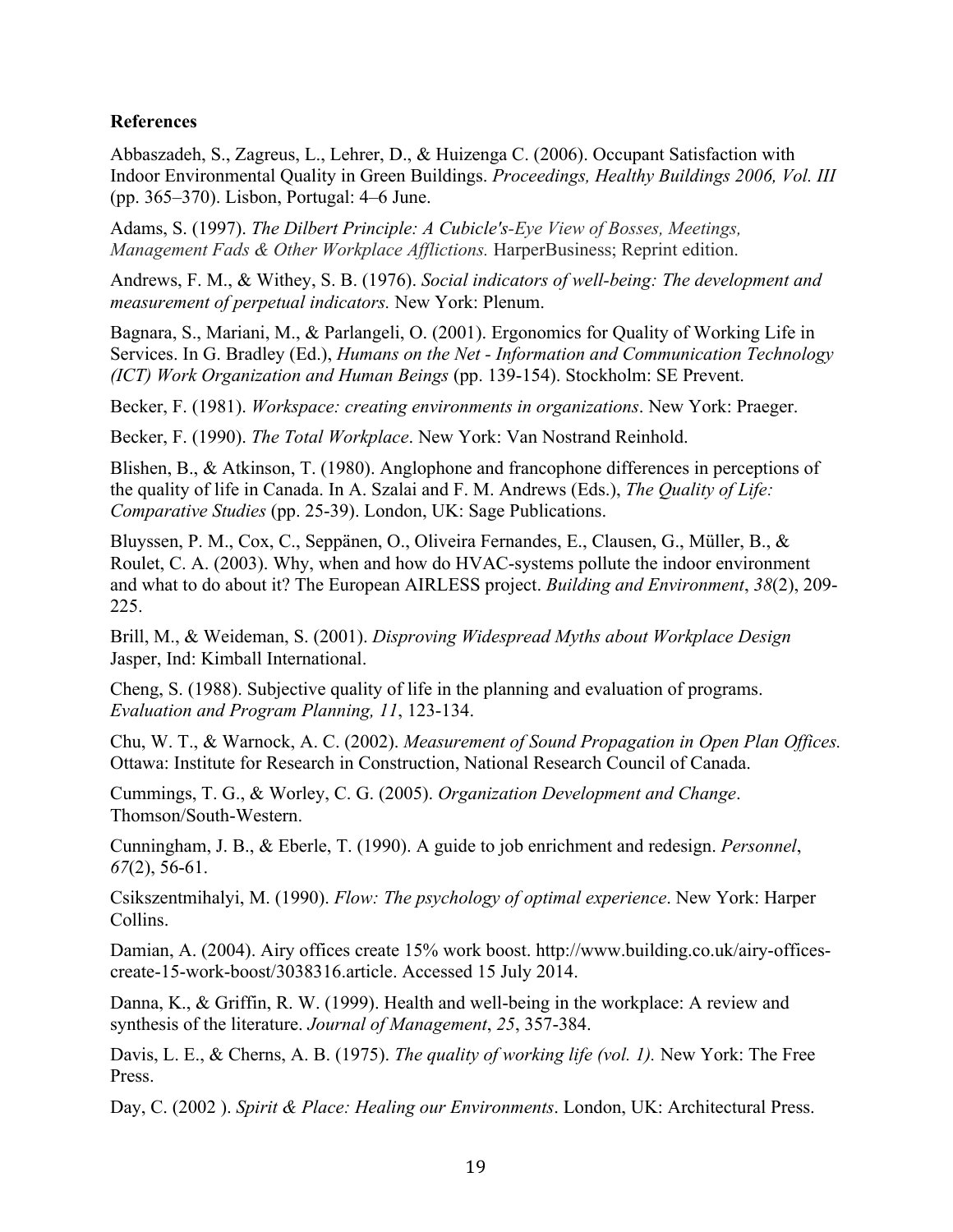Dilani, A. (2004). *Design and Health III: Health promotion through environmental design.* Stockholm, Sweden: International Academy for Design and Health.

Doxtater, D. (1994). *Architecture, Ritual Practice and Co-determination in the Swedish Office*. Aldershot, UK: Avebury.

Elizur, D., & Shye, S. (1990). Quality of work life and its relation to quality of life. *Applied Psychology*, *39*(3), 275-291.

Elzeyadi, I. (2001). *Ten Palaces Tell Their Stories: Environmental Quality Assessment of Offices Inside Adaptively Re-used Historical Palaces in Cairo, Egypt.* Ph.D. Dissertation, University of Wisconsin, Milwaukee.

Evans, G. W., & Johnson, D. (2000). Stress and open-office noise. *Journal of Applied Psychology*, *85*(5), 779-783.

Fischer, G-N. (1997). *Individuals and Environment. A Psychosocial Approach to Workspace*. New York: Walter de Gruyter.

Fisk, W. J. (2000). Health and Productivity Gains from Better Indoor Environments and Their Implications for the U.S. Department of Energy. In *Proceedings of E-Vision 2000 Conference, Indoor Environment Department,* Washington, D.C. 11-13 October.

Fisk, W. J., Price, P.N., Faulkner, D., Sullivan, D. P., Dibartolomeo, D. L., Federspiel, C. C., et al. (2002). Worker performance and ventilation: Analyses of time-series data for a group of callcenter workers. In *Proceedings of the Indoor Air 2002 conference*, Vol. 1 (pp. 790-795). Monterey, CA: ISIAQ, June.

Fleming, M., & Larder, R. (1999). When is a risk not a risk. *Professional Safety*, *69*(3), 30-38.

Haber, G. M. (1977). The impact of tall buildings on users and neighbors. In D.Conway (Ed.), *Human response to tall buildings* (pp. 45–55). Stroudsburg, PA: Dowden, Hutchinson, & Ross.

Hackman, J. R., & Suttle, J. L. (1977). *Improving life at work*. Glenview, IL: Scott, Foresman.

Hameed, A., & Amjad, S. (2009). Impact of office design on employees' productivity: A case study of banking organisations of Abbottabad, Pakistan. *Journal of Public Affairs, Administration and Management*, *3*(1), 1-13.

Haynes, B. P. (2007). The impact of the behavioural environment on office productivity. *Journal of Facilities Management*, *5*(3), 158-71.

Heerwagen, J., Kampschroer, K., Powell, K., & Loftness, V. (2004). Collaborative Knowledge Work Environments. *Building Research & Information*, *32*(5), 510-528.

Heschong, L., Wright, R. L., Okura, S. (2002). Daylighting impacts on human performance in school. *Journal of the Illuminating Engineering Society*, *31*(2), 101–12.

Herbst, P. G. (1962). *Autonomous group functioning*. London, UK: Tavistock.

Humphreys, M. (2005). Quantifying occupant comfort: Are combined indices of the indoor environment practicable? *Building Research and Information*, *33*(4), 317-325.

Kaplan, R. D. (1983). Person–environment fit, past, present and future. In C. L. Cooper (Ed.), *Stress research: Issues for the eighties* (pp. 35–78) Hoboken, NJ: John Wiley and Sons.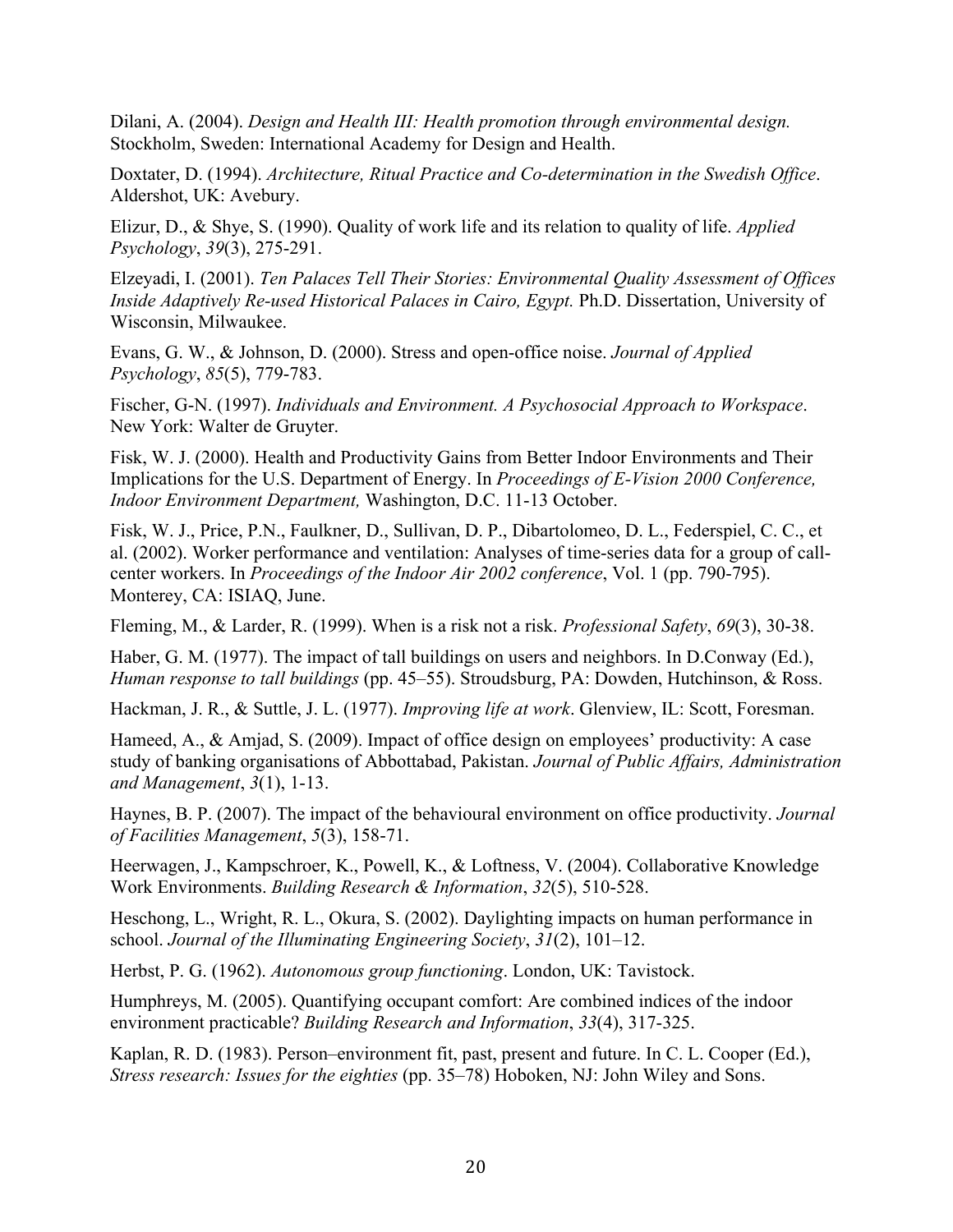Kaplan, S., Talbot, J. F., Kaplan, R. (1988). *Coping with daily hassles: the impact of nearby nature on the work environment.* Project Report, US Forest Service. Urban Forest Unit Cooperative Agreement 23-85-08. St. Paul, MN: North Central Forest Experiment Station.

Kaplan, S. (1995). The restorative benefits of nature: Toward an integrative framework. *Journal of Environmental Psychology, 15*(3), 169-182.

Karasek, R., & Theorell, T. (1990). *Health work: Stress, productivity and the reconstruction of working life*. New York: Basic Books.

Keith, K. D., & Schalock, R. L. (2000). Cross-cultural Perspectives on Quality of Life: Trends and Themes. In K. D. Keith, & R. L. Schalock (Eds.), *Cross-cultural Perspectives on Quality of Life* (pp. 363-380). Washington, DC: American Association on Mental Retardation.

Kerce, E. W. (1992). *Quality of life: Meaning, measurement, and models (NPRDC-TN-92-15).* San Diego, CA: Navy Personnel Research and Development Center. May.

Khattab, O. (1993). Environmental Quality Assessment, An attempt to evaluate government housing projects. *Open House*, *18*(4), 41-47.

Konnikova, M. (2014). The Open-Office Trap. *The New Yorker*, (blog) January 7.

Larsen, L., Adams, J., Deal, B., Kweon, B., & Tyler, E. (1998). Plants in the workplace: The effect of plant density on productivity, attitude and perceptions. *Environment and Behavior*, *30*(3), 261-281.

Lawler, E. E. (1975). Measuring the psychological quality of working life: The why and how of it. In L. E. Davis, & A. B. Cherns (Eds.), *The quality of working life* (Vol. 1) (pp. 123-133). New York: Free Press.

Lawler, E. E. (1982). Strategies for improving the quality of work life. *American Psychologist, 37*(5), 486.

Leaman, A., & Bordass, B. (1999). Productivity in buildings: the 'killer' variables. *Building Research & Information*, *27*(1), 4-19.

Leaman, A., & Bordass, B. (2007). Are users more tolerant of green buildings? *Building Research and Information*, *35*(6), 662-673.

Lee, Y. S., & Kim, S-K. (2008). Indoor environmental quality in LEED-certified buildings in the US. *Journal of Asian Architecture and Building Engineering, 7*(2), 293-300.

Marans, R. W., & Yan, X. (1989). Lighting quality and environmental satisfaction in open and enclosed offices. *Journal of Architectural and Planning Research*, *6*, 118-131.

Maslow, A. H. (1954). *Motivation and Personality*. New York: Harper and Row.

McCoy, J. M., & Evans, G. W. (2005). Physical Work Environment. In J. Barling, E. K. Kelloway, & R. M. Frone (Eds.), *Handbook of Work Stress* (pp. 219-245). London: Sage.

Meeberg, G. A. (1993). Quality of Life: a Concept Analysis. *Journal of Advanced Nursing*, *18*(1), 32-38.

Milton, D. K., Glencross, P. M., & Walters, M. D. (2000). Risk of sick leave associated with outdoor air supply rate, humidification and occupant complaints. *Indoor Air*, *10*(4), 212-221.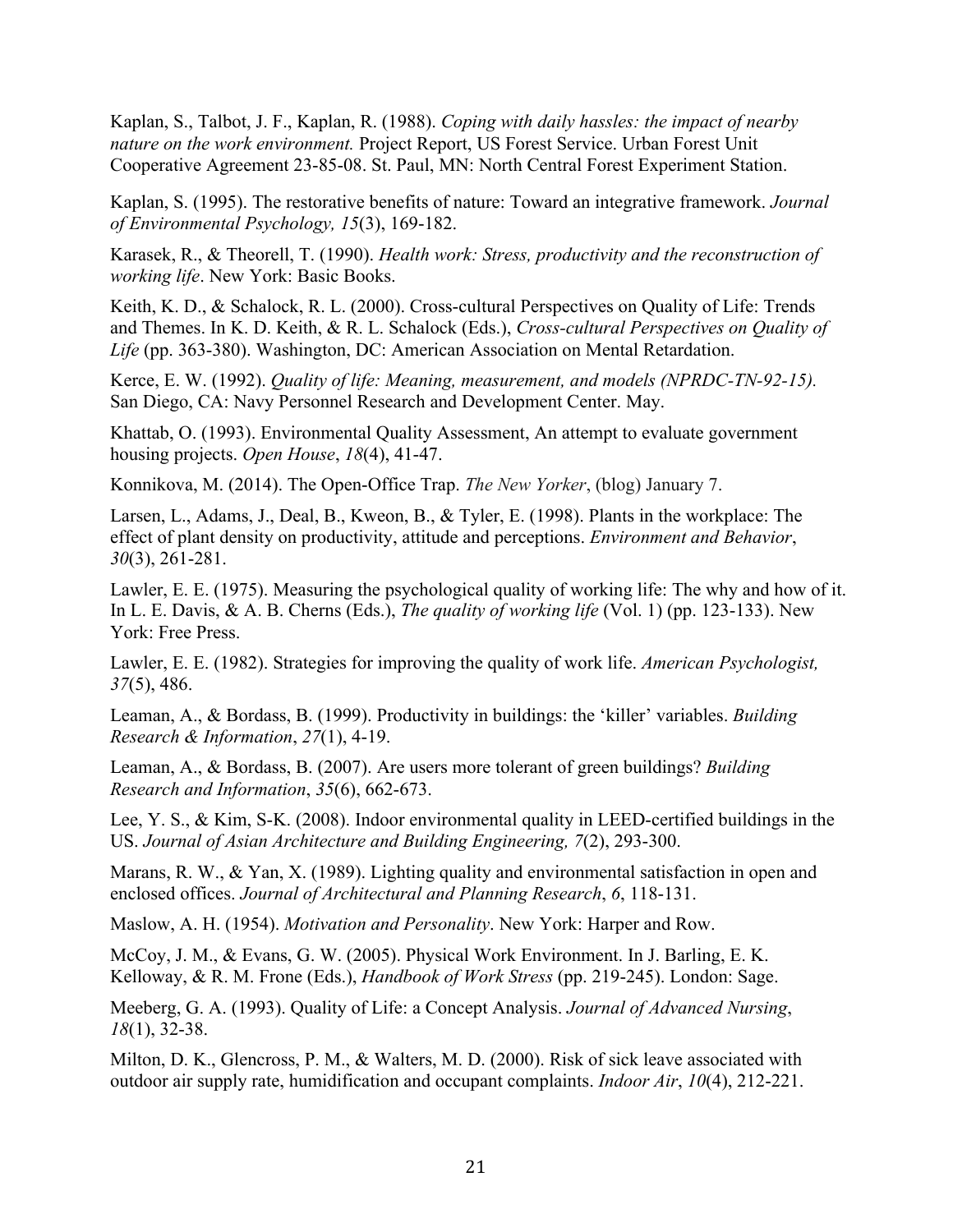Monk, R. (1997). The impact of open-plan offices on organizational performance. *International Journal of Management*, *14*(3), 345-349.

Mubex, C. M. (2010). Closed offices versus open plan layout. http://www.mubex.com/sme/closed-vs-open-plan-officers.htm. Accessed 3 August 2012.

O'Neill, M. (2008). Open plan and enclosed private offices: Research Review and Recommendations, Knoll Workplace Research. http://www.aminteriors.com/wpcontent/uploads/2011/03/OpenClosed\_Offices\_wp.pdf. Accessed 1 June 2013.

Ornstein, S. (1992). First Impressions of the Symbolic Meanings Connoted by Reception Area Design. *Environment and Behavior*, *24*(1), 85-110.

Paul, W. L., & Taylor, P. A. (2008). A comparison of occupant comfort and satisfaction between a green building and a conventional building. *Building and Environment, 43*(11), 1858-1870.

Preiser, W. F. E. (1983). The Habitability Framework: A conceptual approach towards linking human behavior and the built environment. *Design Studies 4*(2), 84-91.

Preiser, W. F. E., & Schramm, U. (1997). Building performance evaluation. In D. Watson, M. J. Crosbie, & J. H. Callender (Eds.), *Time-Saver Standards: Architectural Design Data* (pp. 233– 238). New York: McGraw-Hill.

Preiser, W. F., & Schramm, U. (2012). A Process Model for Building Performance Evaluation (BPE). In S. Mallory-Hill, W. F. Preiser, & C. Watson (Eds.), *Enhancing Building Performance*, (pp. 19-31). Oxford, UK: Wiley-Blackwell.

Preiser, W., & Vischer, J.C. (2004). *Assessing Building Performance*. Oxford: Elsevier Scientific Publishing.

Quilan, M. (2001). Precarious employment: Work re-organization and the factoring of OHS management. *International Journal of Systematic Occupational Health and Safety Management*, *24*(10), 175-178.

Rapoport, A. (1977). *Human aspects of urban form: Toward a man-environment approach to urban form and design*. Oxford, UK: Pergamon.

Rapoport, A. (1983). Environmental Quality, Metropolitan Areas and Traditional Settlements. *Habitat International*, *7* (3/4), 37-63.

Rapoport, A. (1988). Levels of Meaning in the Built Environment. In F. Poyatos (Ed.), *Perspectives on Non Verabl Communication* (pp. 317-336). Toronto: C.J. Hogrefe.

Rapoport, A. (1990). System of Activities and System of Settings. In S. Kent (Ed.), *Domestic Architecture and the Use of Space* (pp. 171-232). Cambridge, MA: Cambridge University Press.

Rashid, M., & Zimring, C. (2008) A Review of the Empirical Literature on the Relationships between Indoor Environment and Stress in Health Care and Office Settings: Problems and Prospects of Sharing Evidence *Environment and Behavior 40*(2), 151-190.

Rice, R. W. (1984). Work and the quality of life. In S. Oskamp (Ed.), *Applied social psychology annual. 5: Applications in organizational settings* (pp. 155-177). Beverly Hills: Sage.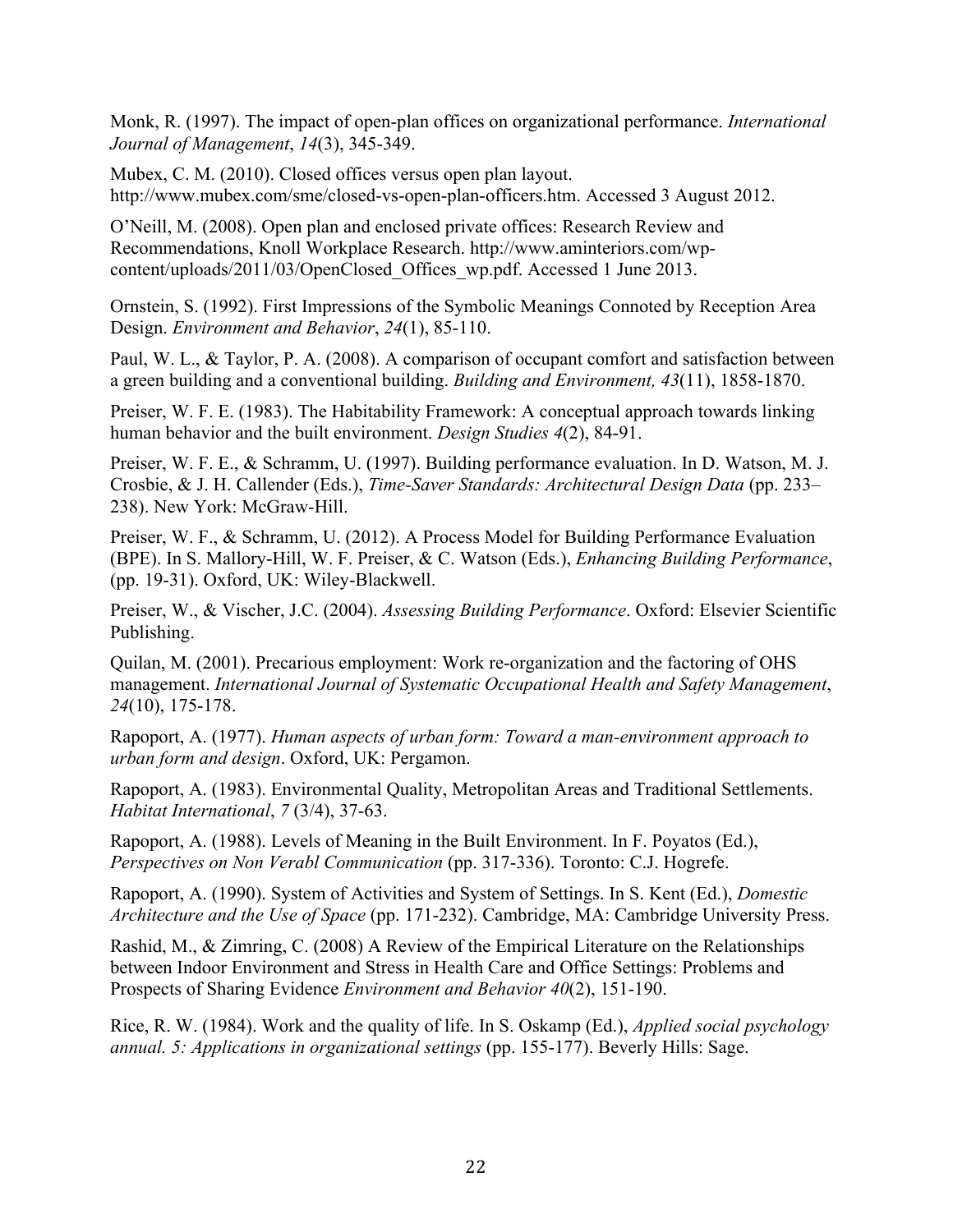Rice, R. W., McFarlin, D. B., Hunt, R. G., & Near, J. P. (1985). Organizational work and the perceived quality of life: Toward a conceptual model. *Academy of Management Review, 10*(2), 296-310.

Schakib-Ekbatan, K., Wagner, A., & Lussac, C. (2010). Occupant satisfaction as an indicator for the socio-cultural dimension of sustainable office buildings – development of an overall building index. *Proceedings of Conference on Adapting to Change: New Thinking on Comfort,* Cumberland Lodge, Windsor, UK 9-11 April.

Sekhar, S. C., Tham, K. W., & Cheong, K. W. (2003). Indoor air quality and energy performance of air-conditioned office buildings in Singapore. *Indoor Air*, *13*, 315-331.

Sheel, S., Sindhwani, D., Goel, S., & Pathak, S. (2012). Quality of work life, employee performance and career growth opportunities: A literature review. *International Journal of Multidisciplinary Research*, *2*(2), 291-300.

Sirgy, M. J., Efraty, D., Siegel, P., & Lee, D. (2001). A new measure of quality of work life (QoWL) based on need satisfaction and spillover theories. *Social Indicators Research*, *55*, 241- 302.

Straw, R. J., & Heckscher, C. C. (1984). QWL: New working relationships in the communication industry. *Labor Studies Journal*, *9*, 261-74.

Sundstrom, E., Town, J. P., Rice, R. W., Osborn, D. P., & Brill, M. (1994). Office noise, satisfaction, and performance. *Environment and Behavior*, *26*(2), 195-222.

Tarricone, P., & Luca, J. (2002). Employees, teamwork and social interdependence – a formula for successful business? Team Performance Management: *An International Journal*, *8*(3/4), 54- 59.

Turner, B. (1990). *Organizational Symbolism*. Berlin, Germany and New York, NY: Walter de Gruyter.

US Green Building Council (2014). LEED v4 Integrative Design Process. http://www.usgbcncc.org/calendar/event/1451. Accessed 10 Oct 2014.

Varghese, S., & Jayan, C. (2013). Quality of Work Life: A Dynamic Multidimensional Construct at Work Place–Part II. *Guru Journal of Behavioral and Social Science*, *1*(2), 91-104.

Veitch, J., & Gifford, R. (1996). Choice, perceived control and performance decrement in the physical environment. *Journal of Environmental Psychology*, *16*, 269-276.

Veitch, J. A., Charles, K. E., Farley, K. M. J., & Newsham, G. R. (2007). A model of satisfaction with open-plan office conditions: Cope field findings. *Journal of Environmental Psychology*, *27*(3), 177–89.

Veitch, J. A., Charles, K. E., Newsham, G. R., Marquardt, C. J. G., & Geerts, J. (2004). *Workstation characteristics and environmental satisfaction in open-plan offices: COPE Field Findings* (NRCC-47629) Ottawa, Canada: National Research Council.

Veitch, J. A., & Newsham, G. R. (2000). Exercised control, lighting choices and energy use: An office simulation experiment. *Journal of Environmental Psychology*, *20*(3), 219-237.

Vischer, J. C. (1989). *Environmental Quality in Offices*. New York: Van Nostrand Reinhold.

Vischer, J. C. (1996). *Workspace Strategies: Environment as a Tool for Work*. New York: